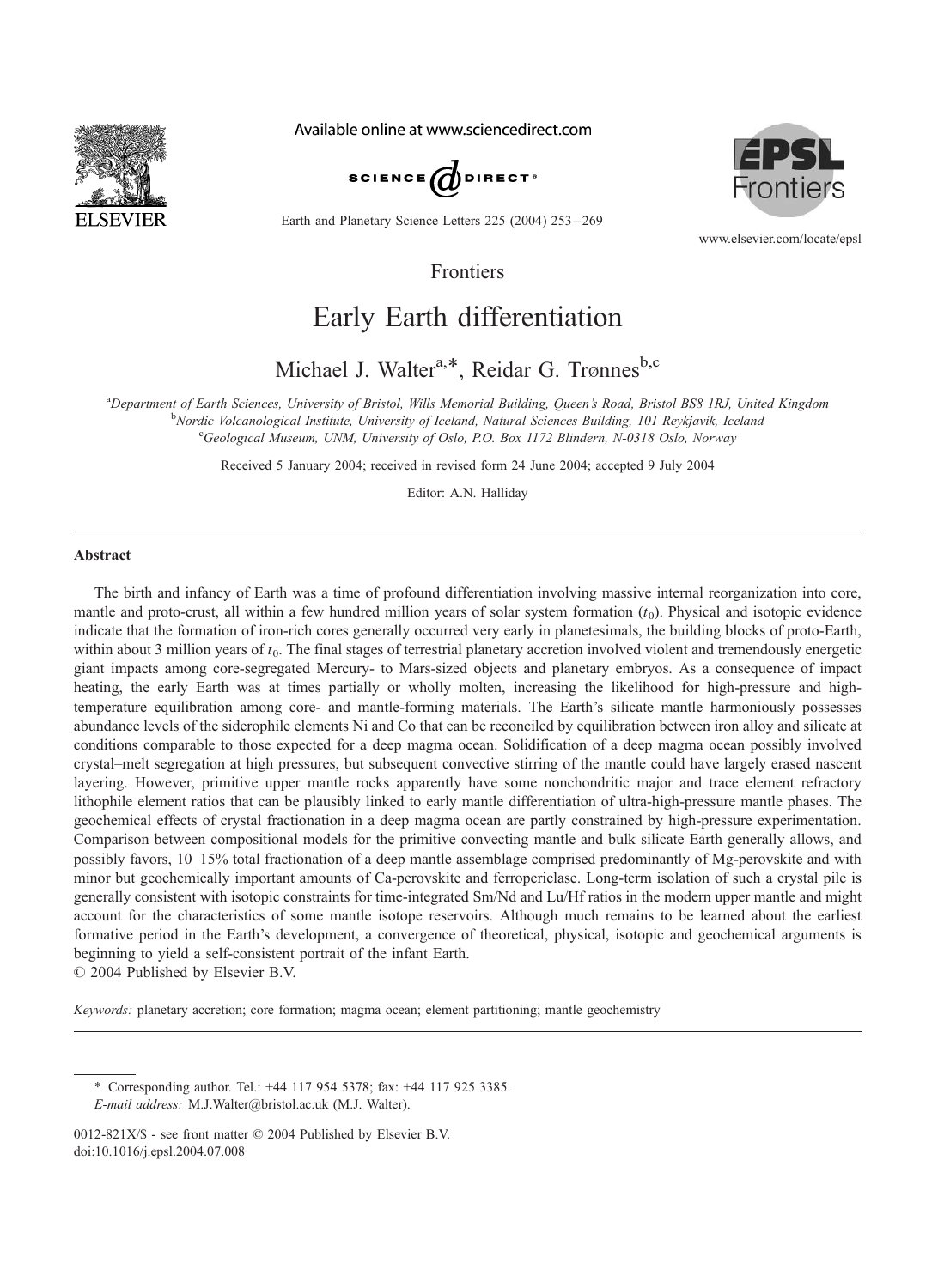## <span id="page-1-0"></span>1. In the beginning

An unfortunate consequence of the Earth's unruly beginnings is that we have essentially no direct rock record of its birth and early childhood. Yet it was during that earliest stage when much of the Earth's personality was shaped. The first 860 Ma of the Earth's lifetime are generally referred to as the 'Hadean', a stage during which the Earth underwent major episodes of differentiation of a magnitude that will unlikely ever be repeated. The metallic core separated from the silicate mantle, and the silicate mantle may have developed much of its internal character.

A detailed sketch of the Earth's birth can now be drawn on the basis of stochastic and hydrodynamic modeling of solar nebula processes. The picture that emerges depicts a violent infancy. The formation of a solar nebula starts with gravitational contraction of a localized dense region in an interstellar molecular cloud, and a supersonic shock event, probably from a nearby supernova or perhaps an AGB star, triggered cloud collapse  $[1,2]$ . Within the inner, or 'terrestrial', region of the nebular disc, sticky primordial dust particles coagulate to form a large population of meter- to kilometer-sized objects [\[3\].](#page-13-0) Gravity and gasdrag began to affect the larger objects, driving a period of runaway growth lasting on the order of  $10^6$ years, the product of which includes a vast array of planetesimals and planetary embryos [\[4,5\].](#page-14-0) A final phase of coalescence, completed on a time scale of  $10<sup>8</sup>$  years, occurs mainly by infrequent albeit massive impacts among larger objects, resulting in a few terrestrial planets that sweep up the flotsam and jetsam. Importantly, such modeling predicts that the lion's share of a terrestrial planet's mass and energy is acquired during this late-impact stage [\[6–8\].](#page-14-0) Vindication of the standard planetary accretion model comes from hydrodynamic simulations which indicate that giant impacts can account for the origin and low density (iron-poor) of the Moon, the spin angular momentum of the Earth–Moon system, as well as the Earth's rotation [\[8–12\].](#page-14-0)

Giant impacts involve a vast amount of potential and kinetic energy. Physical models show that the energy buried in the proto-Earth from a giant collision with a Mars-sized impactor, such as in a 'moonforming' event, would have been sufficient to raise interior temperatures by thousands of degrees, causing high degrees of melting and a global magma ocean [\[13,14\].](#page-14-0) During its accretion period, the proto-Earth likely endured several massive impacts and may have experienced transient magma oceans. The birth of Earth was violent and hot. How did such an angry young planet grow and differentiate into the seemingly well-adjusted, mature planet we know today?

# 2. Core formation

The formation of a metallic core is the most dramatic differentiation event in a terrestrial object involving segregation of dense, iron-rich metal alloy from magnesium-rich silicate. Understanding the core formation process provides insight into accretion and the earliest formative period of a planet, and in recent years, answers have begun to emerge to key questions regarding the timing, physical conditions and mechanisms of core formation.

## 2.1. When do planetary cores form?

Parent/daughter fractionation of short- and longlived radionuclides during core formation generates isotopic signals that constrain the timing of accretion and core formation in terrestrial objects (see Table 1

| Table 1                     |  |
|-----------------------------|--|
| Dadiograpic isotone systems |  |

| Parent-Daughter                           | Half-life<br>(years) | $D_{\text{parent}}^{\text{met/sil}}/$<br>met/sil <sup>a</sup><br>$D_{\text{daughter}}^{\text{meas}}$ | CP/RM<br>$D_{\text{parent}}^{\text{CFT}}$<br>$CP/RM^b$<br>$D_{\text{daughter}}^{\text{LFT,iso}}$ |
|-------------------------------------------|----------------------|------------------------------------------------------------------------------------------------------|--------------------------------------------------------------------------------------------------|
| Short-lived                               |                      |                                                                                                      |                                                                                                  |
| $^{26}$ Al <sup>-27</sup> Mg              | $0.7 \times 10^{6}$  | $\sim$ 1                                                                                             | $\sim$ 1                                                                                         |
| $146$ Sm $ 142$ Nd                        | $103 \times 10^{6}$  | $\sim$ 1                                                                                             | <1                                                                                               |
| $182$ Hf $ 182$ W                         | $9\times10^6$        | $\lessdot$ 1                                                                                         | >1                                                                                               |
| Long-lived                                |                      |                                                                                                      |                                                                                                  |
| ${}^{87}Rb-{}^{87}Sr$                     | $49\times10^{9}$     | $\sim$ 1                                                                                             | >1                                                                                               |
| $147$ Sm $ 143$ Nd                        | $106 \times 10^{9}$  | $\sim$ 1                                                                                             | $<$ 1                                                                                            |
| $176$ Lu- $176$ Hf                        | $36\times10^{9}$     | $\sim$ 1                                                                                             | $<$ 1                                                                                            |
| $^{238}$ U <sub>-206</sub> p <sub>h</sub> | $4.5 \times 10^{9}$  | $\lessdot 1$                                                                                         | >1                                                                                               |
| $^{235}$ U $^{-207}$ Ph                   | $0.8 \times 10^{9}$  | $\lessdot 1$                                                                                         | >1                                                                                               |

<sup>a</sup>  $D_{\text{parent}}^{\text{met/sil}}/D_{\text{daughter}}^{\text{met/sil}}$  = the ratio of partition coefficients,  $D^{\text{metal}}/D_{\text{daughter}}^{\text{met/sil}}$ silicate, during metal–silicate equilibration for parent and daughter

elements in radiogenic isotope systems.<br>  $\frac{b}{D_{\text{parent}}^{\text{OPT} \times D_{\text{dauge}^{\text{filter}}}} = \text{the ratio of partition coefficients, } D^{\text{CP/RM}}$ , during fractionation of a deep mantle crystal pile, CP, from residual mantle, RM, for parent and daughter elements.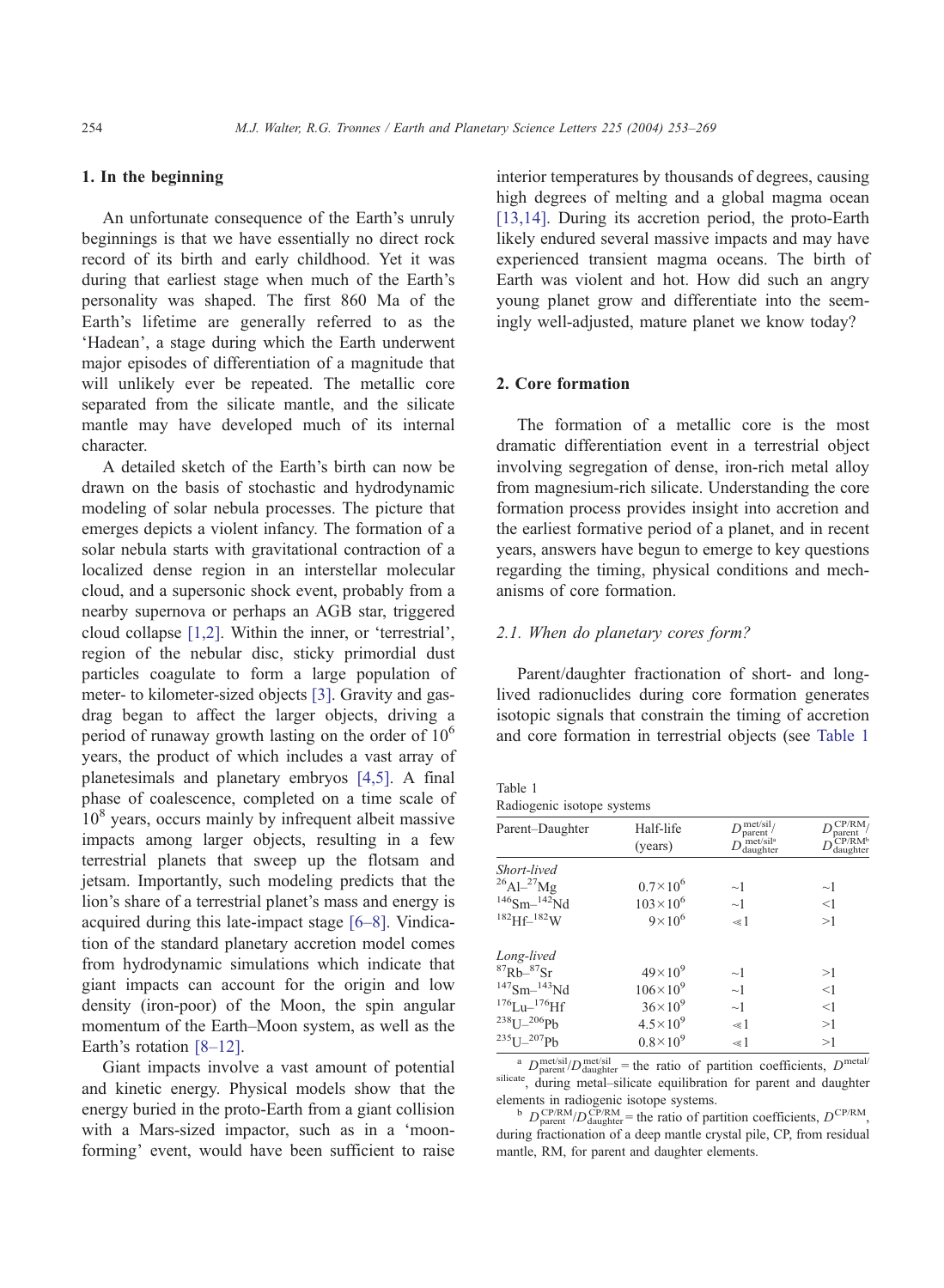for review of some relevant isotope systems) [\[15–17\].](#page-14-0) The short-lived Hf–W isotope system places severe restrictions on the timing of core formation in planetesimals [\[18,19\].](#page-14-0) Iron-rich cores apparently formed in some objects within about 3 million years of  $t_0$ , a time frame that provides important constraints on plausible core formation mechanisms in growing terrestrial bodies.

In contrast, analyses of Earth samples reveal a much later, or more protracted, core formation. The W isotopic composition of mantle silicates suggests core formation at  $\sim$ 30 million years after  $t_0$ , but this model 'age' requires a wholesale core–mantle reequilibration event at that time [\[18,19\].](#page-14-0) But it is unlikely that such a global event ever happened, because Pb and Xe isotopes indicate more than a factor of two longer core formation time scales [\[20\].](#page-14-0) Defining a core formation rate for the Earth depends on the degree to which silicate and iron equilibrate between impactors and the proto-Earth, especially during a giant moon-forming impact that might have disturbed the cosmochemically volatile U–Pb system relative to the refractory Hf–W system [\[20\].](#page-14-0) Defining an absolute 'age' of core formation may have little real meaning for a continuous accretion process, but in a broad sense, the radioisotope data prescribe that the bulk of the Earth's core formed on  $\alpha$  10<sup>7</sup>- to 10<sup>8</sup>-year time scale, generally consistent with accretion time scales predicted by stochastic modeling.

#### 2.2. How do planetary cores form?

Common wisdom has held that molten iron alloy does not 'wet' silicate grain boundaries, rendering the silicate effectively impermeable. For this reason, core formation in planetary bodies has been thought to require extensive silicate melting, enabling dense molten metal droplets to sink through silicate melt [\[21–23\].](#page-14-0) To achieve high degrees of silicate melting in a planetesimal requires prodigious heat, and the most important early source of energy may have been the decay of short-lived radioactive <sup>26</sup>Al (t<sub>1/2</sub>~0.7 Ma), which is known to have been active in the solar disc [\[24\].](#page-14-0) Models of the thermal evolution of a growing planetesimal indicate that for an object large enough to retain heat efficiently  $(r<sub>30</sub> or 40 km)$ , the thermal evolution is dependent on both the timing of accretion

and the initial  $^{26}$ Al/<sup>27</sup>Al abundance ratio [\[25–27\].](#page-14-0) These models show that bodies with  $^{26}$ Al/<sup>27</sup>Al greater than about  $1 \times 10^{-5}$  and which accreted within a few <sup>26</sup>Al half-lives of  $t_0$  would have heated internally to temperatures sufficient to melt iron alloy and even silicate, as illustrated in [Fig. 1.](#page-3-0) High initial <sup>26</sup>Al/<sup>27</sup>Al ratios, as for example the canonical initial  $^{26}$ Al/<sup>27</sup>Al ratio of  $5\times10^{-5}$  that is based on measurements of calcium–aluminum inclusions (CAI) in meteorites [\[28\],](#page-14-0) would clearly have produced sufficient heat to melt planetesimals. However, recent measurements on carbonaceous chondrites reveal much lower initial ratios in some cases, of the order  $5\times10^{-6}$  [\[29\],](#page-14-0) indicating that radiogenic heating may not have been sufficient to cause partial melting and implying a larger role for impact heating among planetesimals [\[29\].](#page-14-0)

Recent experimental results indicate that excess molten iron alloy over a percolation threshold of only about 5 vol.% can create permeability in a solid silicate matrix [\[27\].](#page-14-0) The metal content in planetary objects may generally exceed 10 vol.%, so objects heated sufficiently to melt iron alloy could have experienced an incipient albeit inefficient stage of core formation upon melting of iron alloy. Modeling indicates that melting and segregation of iron alloy could have occurred within a few million years of the origin of the solar system, consistent with the short time frame allotted by tungsten isotopes ([Fig. 1\)](#page-3-0). Efficient removal of molten iron alloy to a planetary core may have required heating to well above the silicate solidus, such as would have occurred for high initial  $^{26}$ Al/<sup>27</sup>Al ratios and rapid accretion or as a consequence of shock-heating among small, porous planetesimals [\[29\].](#page-14-0) Alternatively, efficient removal of iron alloy may have been aided by heat advection in the silicate, as recent experiments show that plastic deformation of the silicate matrix promotes connectivity in an otherwise impermeable silicate, possibly even at low melt fractions [\[32\].](#page-14-0)

#### 2.3. How did the Earth's core form?

The prevailing evidence indicates early core formation in planetesimals. The Earth acquired most of its mass from giant impacts with Mercury- to Marssized objects during late-stage accretion, and these objects, as well as the embryonic Earth, are likely to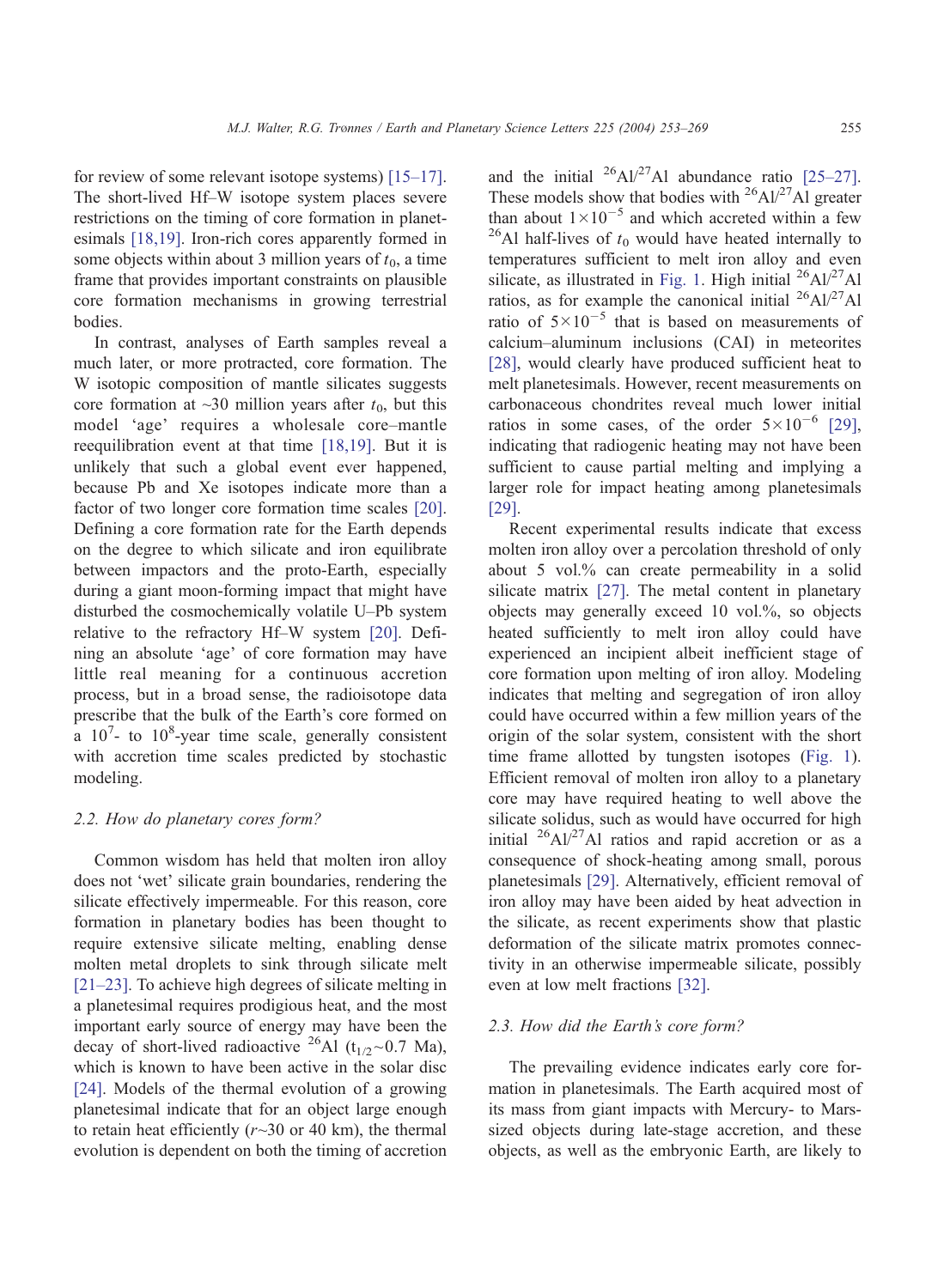<span id="page-3-0"></span>

Fig. 1. Thermal models for post-accretional heating of a planetary body of CI chondritic composition and with a minimum radius of 30 km by decay of short-lived <sup>26</sup>Al. The silicate/metal proportion is 85:15 (vol.%) and the initial temperature is assumed to be 255 K. Heating trajectories are shown for a canonical initial <sup>26</sup>Al/<sup>27</sup>Al ratio of  $5 \times 10^{-5}$  (solid lines) [\[28\],](#page-14-0) as well as for lower ratios of  $1.5 \times 10^{-5}$  (dashed lines) and  $5 \times 10^{-6}$ (long–short dashed lines). Estimated 1 atm melting intervals in the Fe–FeS system (dark shaded region) and Allende silicate (medium shaded region) are shown [\[30,31\].](#page-14-0) Heating paths emanating from 0 and 1 Myr show the effects of accretion time. The W isotopic composition of iron meteorites indicates core formation within about 3 m.y. of solar system formation in planetesimals (light shaded region). Both the initial <sup>26</sup>Al/<sup>27</sup>Al ratio and the timing of accretion have large effects on the rate of heating [\[26,28\],](#page-14-0) but bodies that accreted within 1 Myr of  $t_0$  may generally have reached the melting points of iron alloy and silicate within 3 Myr.

have had preformed cores [\[33\].](#page-14-0) What happens to the metallic core of an impactor during the violent collision with the proto-Earth?

Hydrodynamic simulations of giant impacts indicate a dependence on the angular momentum of the collision but generally show that while some of the impactor core may merge directly with the Earth's proto-core, much of the impactor core would be ejected into low orbit and would fall rapidly back to the Earth [\[9\].](#page-14-0) Models are too low in resolution to trace the fate of core materials in detail, but if the iron falls back to the Earth in large fragments, then dense metallic blobs should sink rapidly to the base of the magma ocean produced by the impact. If the entire silicate mantle were molten, the metal blobs would sink directly to the proto-core with little equilibration, but if the base of the magma ocean were solid silicate, then metal might pool until gravitational instability permits movement to the core in large diapirs [\[22\].](#page-14-0) Alternatively, metal from the impactor and perhaps even the Earth's proto-core may have become highly fragmented and emulsified in the magma ocean, in which case small metallic droplets could equilibrate rapidly with silicate melt. The fate of the cores of the impactor and proto-Earth during a giant impact and the process of emulsification are poorly understood dynamical problems needing attention.

Direct evidence of core formation is preserved in the siderophile ('iron-loving') element geochemistry of mantle rocks. Siderophile elements partition nearly wholesale into metal during core formation, but trace amounts remain in the silicate. Element partitioning is sensitive to the physical conditions of metal–silicate equilibrium (e.g.,  $P$ ,  $T$ ,  $X$ ), and if core formation were a singular, equilibrium event, then the conditions of equilibrium can be deduced from the pattern of siderophile element depletion in mantle rocks.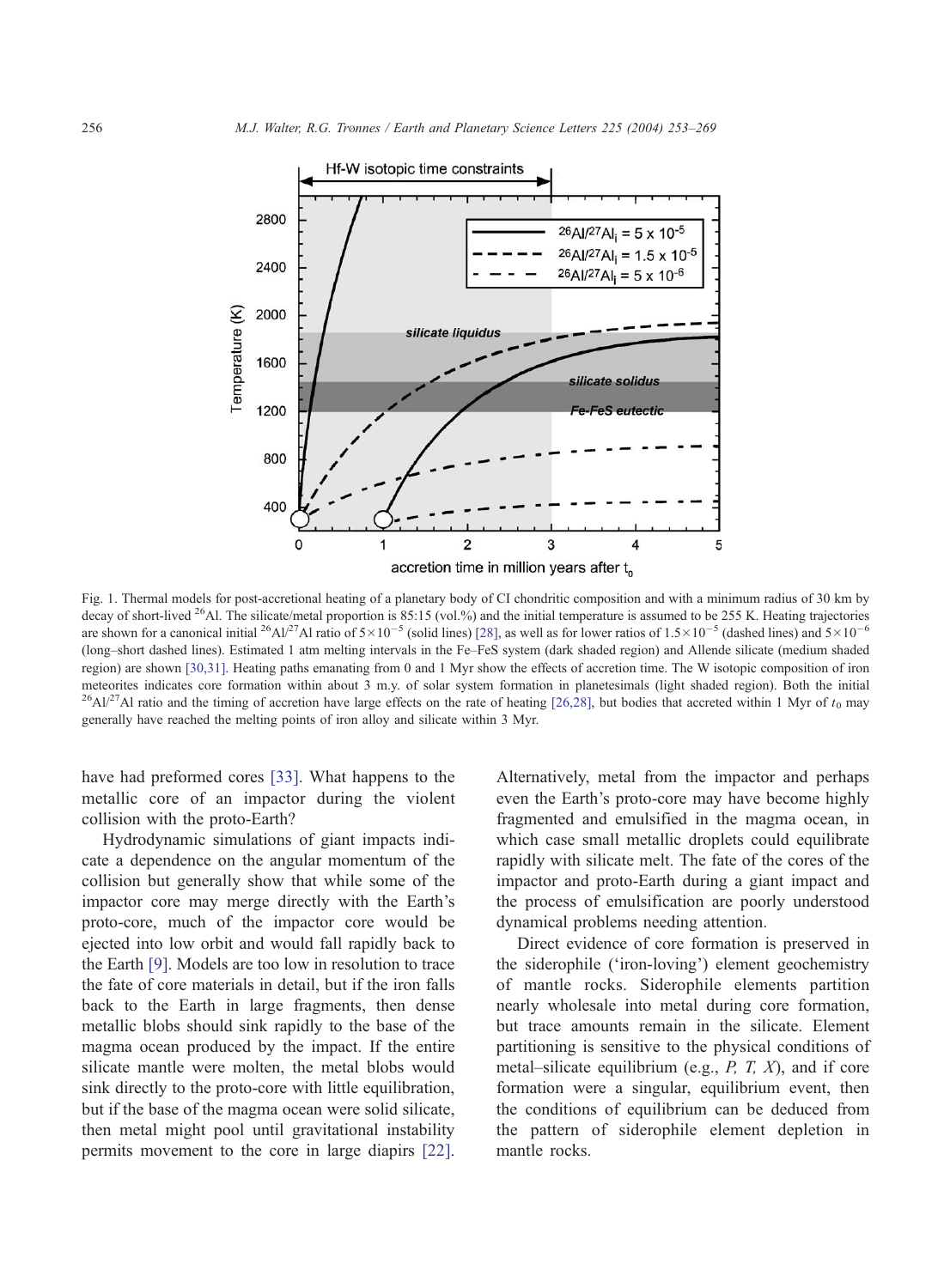Compositional models that are based on the assumption that refractory elements are present in chondritic relative proportions in bulk Earth have yielded a generally consistent picture regarding the degree to which siderophile elements are depleted in the mantle, as shown on Fig. 2 [\[34–36\].](#page-14-0) The so-called highly siderophile elements (HSE) such as Au and the Pt-group elements exist as a group in near-chondritic relative proportions in the Earth's mantle, meaning that whatever process established their abundances did not fractionate them one from another. Chondritic relative HSE cannot be reconciled with measured lowpressure and -temperature metal/silicate partitioning behavior, which show that within the group, these elements have highly variable siderophile character, with partition coefficients varying by as much as  $10^8$ [\[35\].](#page-14-0) Furthermore, the HSE are present at levels that exceed expectations for metal segregation at shallow mantle conditions by many orders of magnitude. It has been suggested that metal–silicate equilibration at higher pressures and temperatures might potentially explain HSE abundances, but the limited experimental data do not support that contention [\[37\].](#page-14-0) The standard model is that core formation effectively stripped all the HSE from the mantle, and subsequently, HSE abundances were raised to observed values by the

final 1% of Earth accretion comprised of meteoric materials with chondritic proportions of HSE [\[38\].](#page-14-0) Alternatively, back-mixing of a small amount outercore materials might also have established HSE abundances in the mantle [\[39\].](#page-14-0) In either case, HSE abundances cannot be used as a signal of core–mantle equilibration.

In contrast to the HSE, the abundances of moderately and slightly siderophile elements (MSE and SSE, Fig. 2) would not have been significantly altered by the late addition of meteoric material and so are potentially much more informative about the conditions of core formation. Of these elements, Ni and Co have provided the most powerful constraints on core formation because their abundances in the mantle are most accurately and precisely known, and their partitioning behavior has been relatively well studied experimentally over a wide range of conditions. A fascinating feature of mantle rocks is that within uncertainty, Ni and Co are present in essentially chondritic relative proportions, both having apparently been depleted similarly during core formation (Fig. 2). A relatively complete experimental database that describes Ni and Co partitioning between molten silicate and molten iron alloy at pressures up to  $\sim$ 40 GPa and over a range of high



Fig. 2. Elemental abundances in the Earth's upper mantle normalized to chondritic abundance levels [\[34,35\]](#page-14-0) and plotted relative to 50% condensation temperatures in a vacuum  $(10^{-4}$  atm), which is used as a proxy for a nebular condensation sequence. The generalized trends of refractory lithophile and volatile elements are shown as shaded regions. Slightly siderophile elements (SSE) are plotted as open circles and moderately siderophile elements (MSE) as solid circles. The highly siderophile elements (HSE) have nearly constant abundance as a group, and abundance uncertainties are shown for simplicity by a shaded region.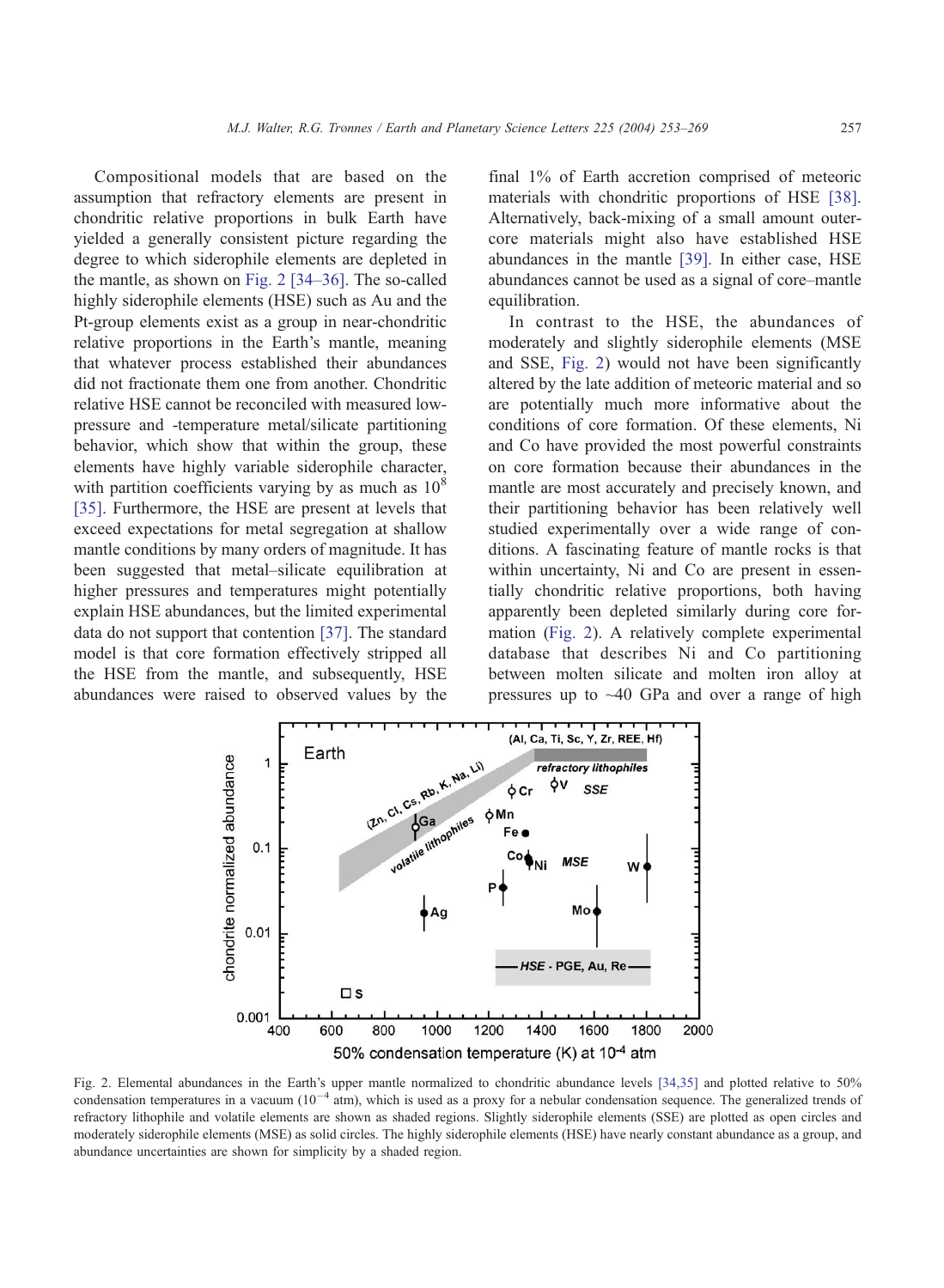temperatures (e.g.,  $\sim$  2000 to 3000 K) and oxygen content now exists. Experiments show that at constant oxygen content, an increase in pressure and/or temperature causes both Ni and Co to become less siderophile, but at different rates, so that they can have similar partitioning behavior under certain conditions as required by mantle rocks. [\[40–42\].](#page-15-0)

Fig. 3 shows an example of how experimental partitioning data can be used to deduce a set of conditions at which metal and silicate might last have equilibrated in the Earth. The diagram, which is constructed on the basis of our own parameterizations to high-pressure and -temperature experimental data (see figure caption), shows the locus of pressures and temperatures that satisfies the condition that the ratio of the Ni and Co exchange partition coefficients  $(K_D)$ is  $\sim$ 1.1 during metal–silicate equilibrium. In this model, the relative and absolute abundances of Ni and Co in the Earth's upper mantle are satisfied simultaneously at  $~40$  GPa and  $~2800$  K. Modeling like this is used as primary evidence for metal–silicate equilibration in a deep magma ocean [\[40,41,52\],](#page-15-0) plausibly linked to large-scale melting during one or more giant impacts during late-stage accretion.

Partitioning models have been developed for other MSE and SSE (e.g., Ga, P, W, and Mo), and a signature of high-pressure and -temperature metal– silicate equilibration is interpreted for these elements as well, although their mantle abundances and partitioning behavior are far less well constrained than for Ni and Co [\[35,41,52\].](#page-14-0) It is well to remember that limitations inherent to the partition coefficient parameterization scheme, due for example to correlated effects among variables or nonlinear effects, make extrapolation outside the range of the data precarious at best and misleading at worst. Further constraints on plausible metal–silicate equilibrium conditions require collection of internally consistent sets of partitioning data over a wide pressure, temperature and compositional range for each element in order to more accurately deduce the effects of each variable (e.g.,  $P, T, X$ ) in isolation. A solidly anchored thermodynamic understanding of how intensive properties effect partitioning is needed in order to reliably



Fig. 3. The locus of solutions in pressure–temperature space for a ratio of  ${}^{Ni}K_D$  to  ${}^{Co}K_D$  of 1.1:1, where  $K_D$  is the molten Fe alloy/molten silicate exchange partition coefficient,  $K_D = {^{met}X_M}^{\{sil}X_{MO}\}$  ÷ ${^{met}X_{Fe}/}^{\{sil}X_{Fe}}$ , where M=Ni or Co and assuming that Fe, Ni and Co are in a divalent oxidation state. The large square shows the 'unique' pressure–temperature condition that satisfies the absolute Ni and Co  $K_{DS}$  required to reproduce the observed abundances of these elements in the Earth's mantle. The diagram is constructed based on parameterizations to high-pressure and -temperature experimental partitioning data [\[40,42–51\].](#page-15-0) Data are regressed to the equation,  $\ln K_{D} = \alpha 1/T + \beta P/T + \chi \ln(1-X_{S}) + \delta$  $\ln(1-X_C)+k$ , where T is temperature in Kelvin, P is pressure in GPa,  $X_S$  and  $X_C$  are the mol fractions of sulfur and carbon in the iron alloy and k is a constant. Values for fitted coefficients with standard uncertainties are as follows: Ni:  $\alpha$ =9887 (853),  $\beta$ =-181 (16),  $\gamma$ =0.17 (0.19),  $\delta$ =1.03 (0.5) and  $k=-0.12$  (0.42),  $n=68$ ,  $R^2=0.90$ ; Co:  $\alpha=6847$  (1113),  $\beta=-70$  (15),  $\chi=0.78$  (0.17),  $\delta=0.58$  (0.38) and  $k=-0.53$  (0.48),  $n=44$ ,  $R^2=0.75$ .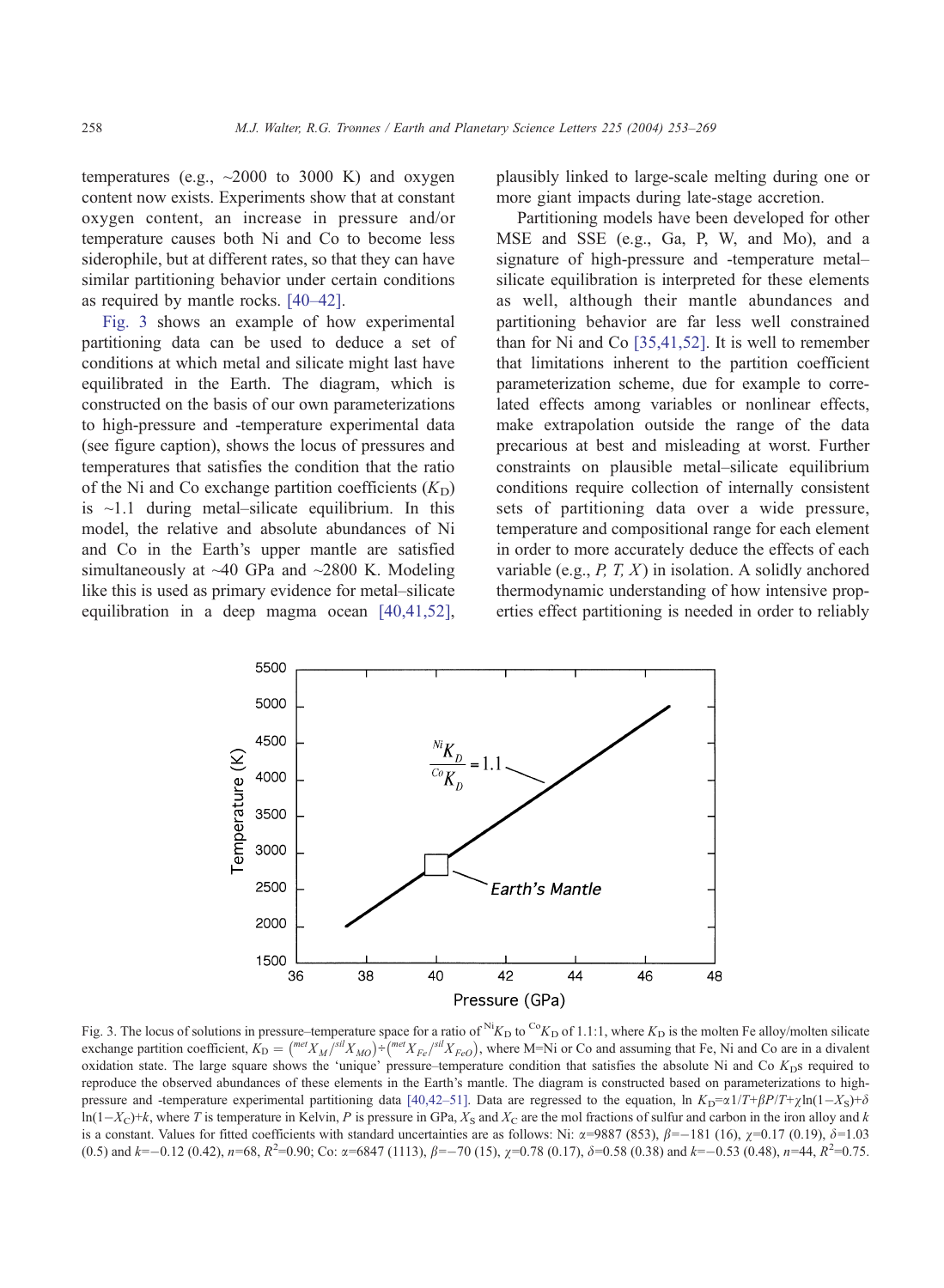extrapolate to conditions outside those encompassed by the experimental database.

Presuming that a signal of high-pressure and -temperature equilibration is robust, interpreting exactly what the signal means is a matter of conjecture. In the simplest model, metal segregates from a magma ocean, ponds at the ocean floor, equilibrates essentially isobarically and eventually sinks to the core in diapirs or perhaps by percolation through high-pressure silicate phases [\[33,41\].](#page-14-0) This model is probably unrealistic because numerical calculations show that large blobs of metal require several orders of magnitude more time to equilibrate than plausible magma ocean crystallization time scales [\[53\].](#page-15-0) Another possibility is that emulsified metal precipitates out of the magma ocean in much the same manner as rain out of clouds [\[22\].](#page-14-0) Small metal droplets would equilibrate rapidly with silicate melt as they descend, and deduced metal–silicate equilibrium conditions would reflect the average of a polybaric, polythermal process [\[42,53\].](#page-15-0)

Geochemically based core formation modeling has typically presumed a singular metal–silicate equilibration event (single-stage). However, accretion theory leads us to expect numerous large impacts among core-segregated objects, each of which could have left an indelible imprint on the siderophile element content of the mantle (multistage). For example, it is conceivable that a large impactor could have been a fragment of a previously differentiated object with overall nonchondritic siderophile element ratios (e.g., Mercury). Another major unknown factor is the degree of metal–silicate reequilibration between impactor and target materials. Whether or not current siderophile element abundances in the mantle reflect a single, final giant impact in which effectively all the silicate and metal were re-homogenized and equilibrated or reflect a multistage history of metal–silicate partial equilibration is a difficult question to assess. Reconstructing the details of a multi-event history of metal segregation is a daunting and perhaps intractable prospect.

#### 3. Mantle differentiation in the Hadean

Large-scale melting of Earth is unavoidable in the standard model of planetary accretion. Deposition of impact energy when a planetary embryo swallows up planetesimals during late-stage accretion would result in magma ocean formation. Repeated impacts could sustain a magma ocean especially in the presence of a blanketing atmosphere [\[54\].](#page-15-0) A giant collision of a 'Mars-sized' impactor with proto-Earth is the prevailing theory for the origin of the Moon [\[9,11,12\],](#page-14-0) and such an impact could deliver sufficient energy to melt the entire planet [\[13\].](#page-14-0)

Hydrodynamic impact models indicate that shockinduced impact melting would create a melt pond within the impact crater, which upon isostatic readjustment would spread like a blanket over the surface, forming a deep magma ocean [\[14\].](#page-14-0) The extent and depth of the magma ocean depend on many factors including the impactor/target mass ratio, impact velocity and initial temperatures of the objects [\[14\].](#page-14-0) How would a magma ocean cool and crystallize? Would crystal fractionation occur and be preserved? Does the modern mantle provide physical or geochemical evidence that informs us about magma ocean differentiation processes?

#### 3.1. How would a magma ocean crystallize?

Cooling of a peridotite magma ocean would eventually lead to crystallization from the bottom up because liquidus crystallization curves have dT/dP slopes that are steep relative to an adiabat in a convecting magma ocean, as shown schematically in [Fig. 4.](#page-7-0) Experimental melting studies show that crystallization in the deep mantle  $(\geq 700 \text{ km})$  would be dominated by Mg-perovskite, with minor amounts of Ca-perovskite and ferropericlase, whereas crystallization at shallower levels would be dominated by olivine and its high-pressure polymorphs, majorite garnet, and lesser amounts of pyroxenes [\[55–57\].](#page-15-0)

Numerical simulations show that the magma ocean solidification process is sensitive to many factors, including surface temperature, cooling rate, crystal nucleation and growth rates and melt and crystalmush viscosities [\[54,58,59\].](#page-15-0) Surface temperature and cooling rate are highly dependant on whether a rock vapor or steam atmosphere is present during cooling [\[54\].](#page-15-0) In the absence of an atmosphere, heat radiation to space is very efficient and the deeper portion of a magma ocean cools rapidly  $(10^3 \text{ years})$ . The upper portion of the magma ocean (e.g., transition zone and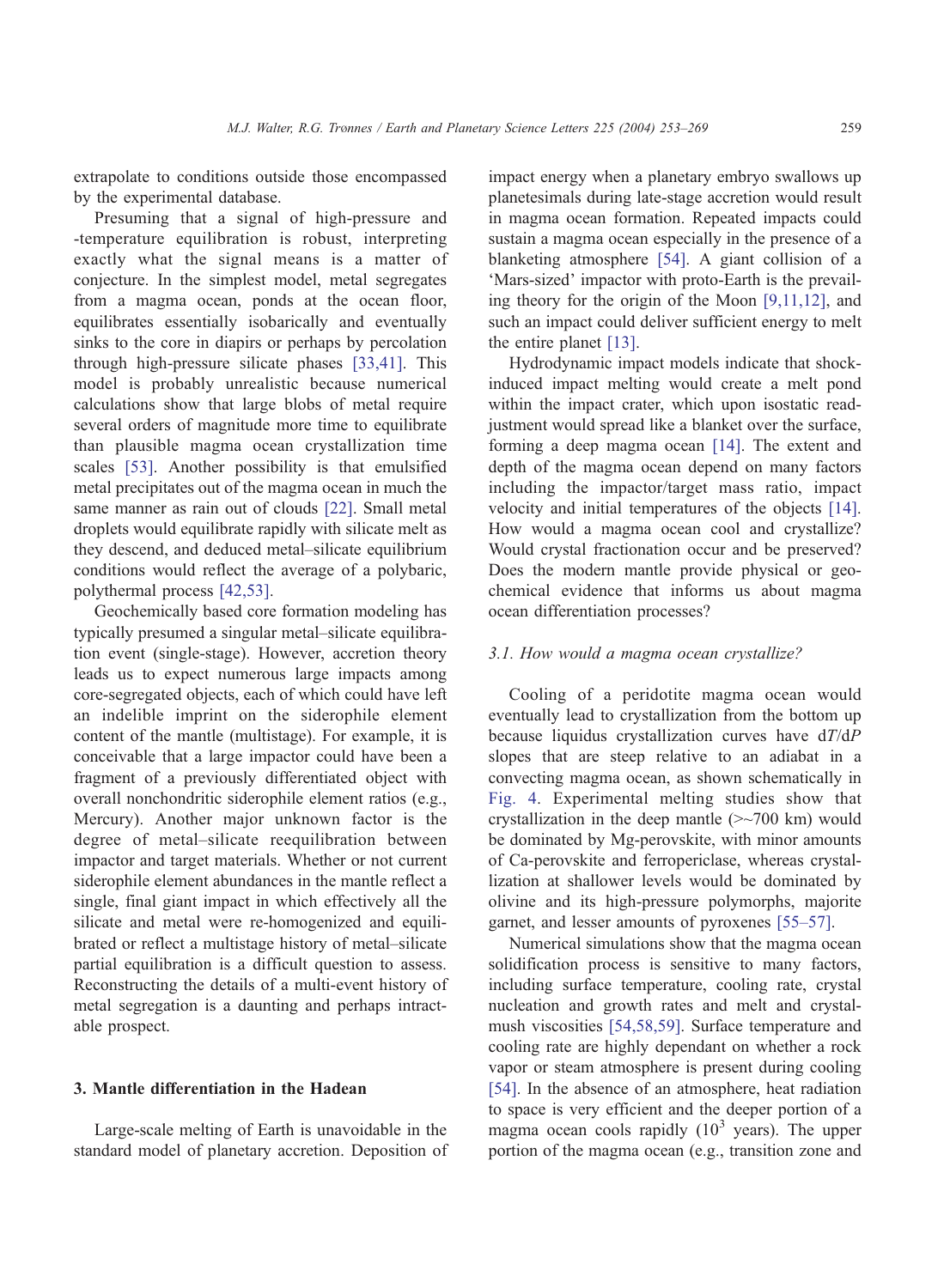<span id="page-7-0"></span>

Fig. 4. Generalized pressure–temperature phase diagram for a fertile perodotite mantle [\[55–57\].](#page-15-0) Schematic magma ocean adiabats illustrate that crystallization would proceed from the bottom up. At pressures greater than about 25 GPa, crystallization would involve Mg-perovskite, Ca-perovskite and (Mg.Fe)-oxide, and at lower pressures, it would invovle olivine polymorphs, garnet and pyroxenes.

shallow upper mantle) could remain hot and molten much longer due to the depression of the solidus at pressures less than about 25 Gpa (Fig. 4), especially if a 'chill-crust' forms at the surface—heat radiation to space from the surface would be efficient enough to cool and crystallize a surface layer of the magma ocean (D. Stevenson personal communication). If an atmosphere persists, it provides very effective thermal insulation and cooling time scales are much longer  $(10<sup>6</sup>-10<sup>7</sup>$  years) even for deeper portions of the magma ocean.

Hydrodynamic models indicate that vigorous convection during early stages of crystallization might effectively prevent accumulation of crystals if the melt–solid viscosity contrast is sufficiently low [\[58,59\]](#page-15-0). The viscosity contrast depends critically on the physical properties of melt at high pressures and the nucleation and growth rates of the crystals, properties that are poorly known for deep mantle phases. The potential for crystal fractionation in a deep magma ocean remains a matter of speculation [\[54\].](#page-15-0)

An initially stratified mantle after magma ocean solidification would have important chemical and dynamic consequences for mantle evolution. Nearly 4.5 billion years of solid-state convection subsequent to solidification may have largely erased nascent stratification. However, if lower mantle phases are intrinsically dense and stiff, they could form layers, or 'deep crystal piles', that are resistant to convective mixing.

#### 3.2. Is the modern mantle stratified?

The extent, scale and morphology of mantle chemical heterogeneity has long been a hotly debated topic in mantle geophysics, geodynamics and geochemsitry, with implications for the nature of mantle convection [\[60–65\].](#page-15-0) Geochemical and isotope heterogenities in mantle derived magmas dictate distinctive geochemical reservoirs, evoking models for chemical layering  $[60]$ . Global seismic discontinuities at  $\sim$ 410 and 660 km image mineralogic boundaries separating the 'upper' mantle from the 'transition zone' and 'lower' mantle. These boundaries can be well ascribed to phase transitions based on known phase relations and elastic properties of high-pressure and -temperature mineral assemblages in fertile mantle peridotite [\[64,66,67\].](#page-15-0) Seismic tomography indicates that subducting slabs penetrate deep into the lower mantle [\[68\],](#page-15-0) at least in some regions, and return flow of material from the deep mantle is implicated. The mixing efficiency of mantle convection is linked to the driving forces of subducting slabs and the vorticity or toroidal motion induced by rotation and strike-slip motion of the surface plates [\[69,70\].](#page-15-0) Whole-mantle convection, even when moderated by the 660-km phase transition and a high-viscosity lower mantle, is expected to generally erase large-scale heterogeneities over the age of the Earth. Moreover, mixing was probably considerably more vigorous when the Earth was young and hot. These considerations make it likely that the modern mantle is not chemically stratified in a gross sense.

Yet stable chemical domains in the deeper reaches of the lower mantle remain a distinct possibility. Seismic observations and theoretical models have indicated the possible presence of dense, compositionally distinct regions in the lowermost mantle [\[71,72\].](#page-15-0) The depth of the upper boundary of this 'layer' is thought to be laterally and temporally highly variable [\[72\].](#page-15-0) Indeed, numerical simulations suggest that seismic observations might best be explained if dense material is restricted to discontin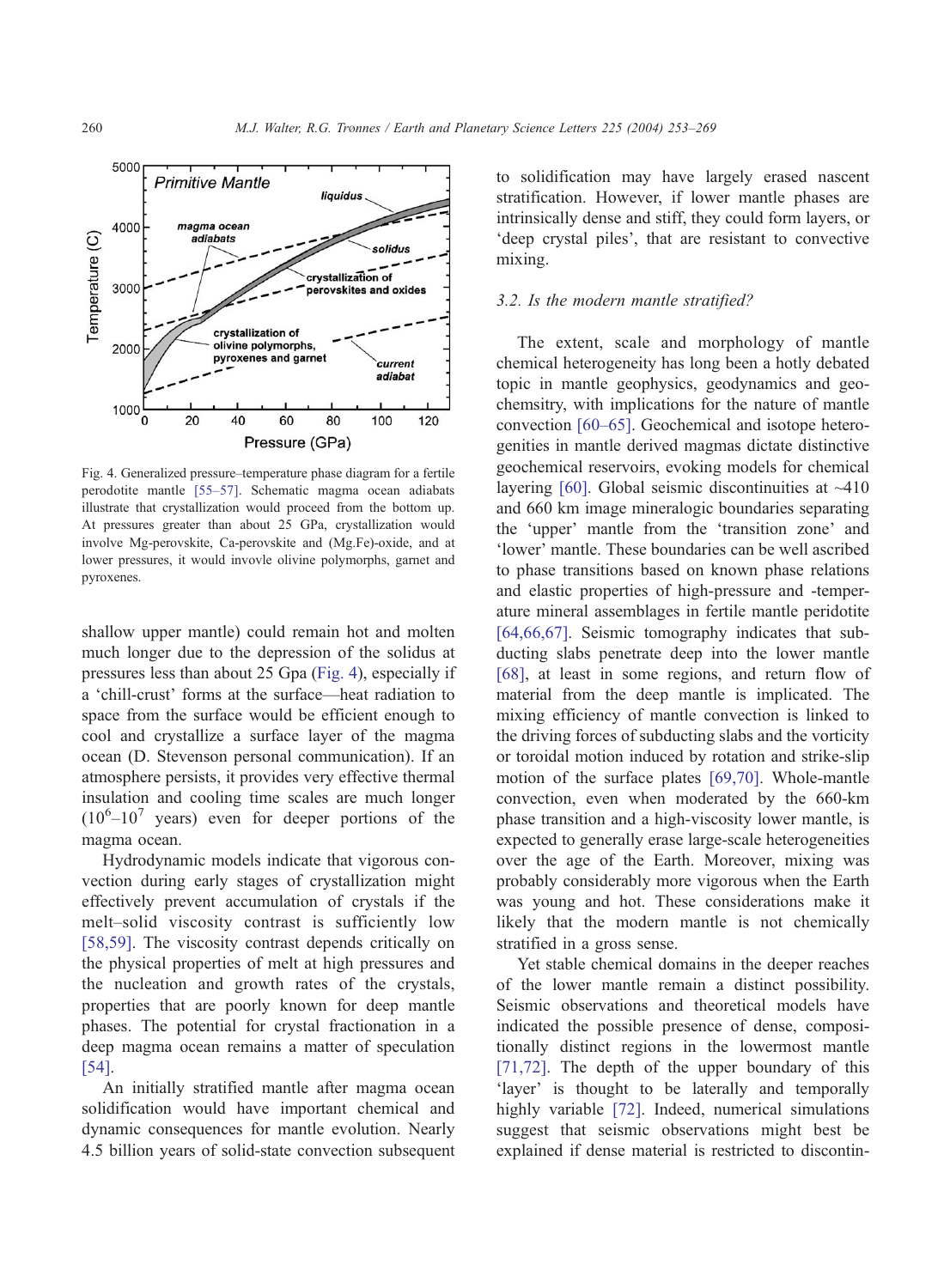uous piles rather than a continuous, undulating boundary [\[73\].](#page-16-0)

Massive crystallization differentiation in the Hadean mantle, possibly involving flotation of olivine in the upper mantle, concentration of majorite at transition zone depths or fractionation of lower mantle phases, should have been largely or even completely homogenized by the Earth's convective engine. However, it remains conceivable that some fraction of a crystal pile deposited at the base of the mantle could have become rheologically isolated from the main convecting regime or perhaps slowly eroded as the convecting mantle interacts with the stiffer crystalline mass. The pressure and temperature dependance of densitiy and viscocity is not well known for perovskite and oxide phases at deep mantle conditions. In lieu of direct validation or repudiation of the plausibility for long-term isolation of a deep mantle layer on mineral–physical grounds, it is of interest to investigate what kind of geochemical signal would be expected in the convecting mantle should such a layer actually exist.

## 3.3. What is the composition of the primitive convecting mantle?

Crystal fractionation induces chemical changes in an evolving magma, and isolation of a crystal pile in the deep mantle would impart a chemical imprint on the remaining residual mantle. The search for a geochemical signal involves a compositional comparison among the original magma ocean (i.e., bulk silicate Earth), the isolated crystal pile and the modern convecting portion of the mantle. To properly constrain a magma ocean crystallization model, reliable compositional estimates for each of these reservoirs are required.

Meteorite compositions, either as direct analogues or through deductions from compositional trends, form the basis of most bulk Earth and bulk silicate Earth compositional models [\[34,74–77\].](#page-14-0) The relative constancy of cosmochemically refractory element ratios (e.g., Ca/Al, Al/Ti, Sc/REE) in primitive chondritic meteorites of all flavors helps justify the assumption that refractory elements were delivered to the Earth en masse in primitive solar nebula proportions [\[34,36\]](#page-14-0). Correlations among refractory lithophile elements in chondritic meteorites and selected sets of primitive upper mantle rocks have been interpreted to indicate that the bulk silicate Earth has chondritic relative abundances of these elements (such as Ca, Al, Ti, Sc, Zr and REE) [\[34,74–77\].](#page-14-0)

The crux of the early mantle differentiation issue is whether or not the modern convecting mantle (plus crust) has the same composition as the bulk silicate Earth. Model primitive upper mantle compositions, which may be representative of the convecting mantle, have been constructed based directly on primitive peridotite compositions [\[78–80\],](#page-16-0) mixtures of depleted peridotite and basalt ('pyrolite') [\[81\]](#page-16-0) and melt extraction trends in residual peridotites [\[82\].](#page-16-0) [Fig. 5](#page-9-0) shows a set of chondrite-normalized major and trace refractory lithophile element ratios that are most accurately known based on literature assessments of primitive upper mantle composition. Common among these models are superchondritic Mg/Si and Ca/Al ratios by about 20% and 15%, respectively, whereas the Al/Mg ratio is generally subchondritic. Ratios involving Mg and Si may be unreliable as geochemical indicators, however, because they are not constant among various chondrite groups, varying by as much as 20% relative and indicating that a cosmochemical process fractionated these elements prior to Earth accretion [\[76\].](#page-16-0) In contrast, the Ca/Al ratio is essentially constant within uncertainty among nearly all chondrite groups, consistent with the highly refractory nature of these elements. Ca/Al is presumably very near the chondritic value in the bulk silicate Earth, in which case the apparently superchondritic ratio in the primitive upper mantle could be a consequence of mantle differentiation [\[80,82\].](#page-16-0)

Among trace elements Sc, Yb and Sm abundances show a relatively small scatter in primitive mantle rocks, and elemental ratios among these and major elements are typically within about 10–20% of chondritic ratios. Overall, the pattern exhibited in [Fig. 5](#page-9-0) is one of a primitive convecting mantle with some elemental ratios that are close to chondritic, but with others that may have been fractionated to various degrees away from initially chondritic values.

## 3.4. How would crystal fractionation in the deep mantle affect mantle chemistry?

Crystal–melt separation can be a very efficient mechanism for fractionating major and trace element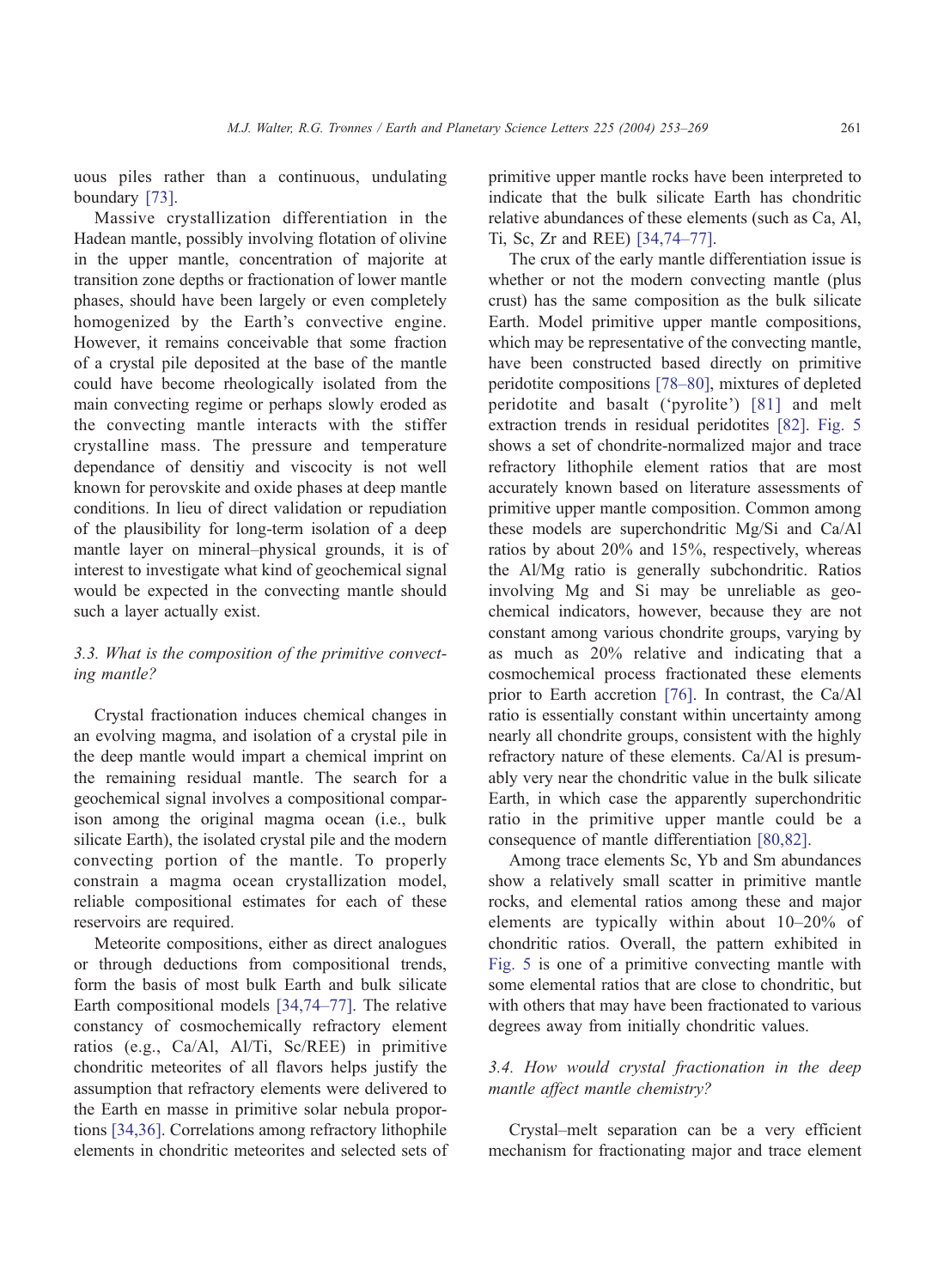<span id="page-9-0"></span>

Fig. 5. Elemental ratios in primitive upper mantle rocks normalized to CI chondritic values [\[34\].](#page-14-0) Data sources are H74 [\[78\],](#page-16-0) J79 [\[79\],](#page-16-0) R79 [\[83\],](#page-16-0) W81 [\[84\],](#page-16-0) W04 [\[80\]](#page-16-0) and H95 [\[85\].](#page-16-0) Error bars are best estimates of the mean at the 95% confidence level from the data compilation of [\[80\],](#page-16-0) with the exception of the Ce/Ba ratio which is based on data from [\[85\].](#page-16-0)

ratios. Some elements concentrate in the melt phase and are incompatible in minerals (e.g., K, Na, Ba, LREE), whereas others are compatible minerals (e.g., Mg, Ni, Cr). Elemental fractionations are commonly used to retrace the crystallization history of differentiated lavas that erupted at the Earth's surface and in the same way can be used to detect signals of magma ocean fractionation. Mantle convection may have efficiently destroyed initial layering throughout much of the mantle, in which case crystal fractionation in the deep mantle would be the most likely mechanism for imposing long-term geochemical effects. Peridotite crystallization studies show that a deep mantle crystal assemblage would be comprised of Mgperovskite, Ca-perovskite and ferropericlase [\[55,56,86\].](#page-15-0) Although crystallization experiments have only been made at pressures corresponding to the uppermost lower mantle  $(\sim 25$  to 35 GPa), Mgperovskite is expected to be the first and proportionally dominant phase to crystallize throughout most of the lower mantle, followed down temperature by ferropericlase and Ca-perovskite as the magma ocean cools and solidifies.

Mg-perovskite has a subchondritic Mg/Si ratio, so it is not surprising that removal of this phase in the lower mantle has been envisioned as a way to elevate the Mg/Si ratio in the upper mantle [\[87\].](#page-16-0) With this impetus, early partitioning studies concentrated on how Mg-perovskite fractionates major and trace element ratios. Measuring reliable partition coefficients at extreme pressures and temperatures proved challenging, but a general consensus emerged that only very minor amounts of Mg-perovskite fractionation in the lower mantle could be accommodated given near-chondritic refractory element ratios in primitive upper mantle [\[88,89\].](#page-16-0) The severe geochemical restrictions imposed by these studies have generally been accepted as evidence against magma ocean crystal fractionation [\[63,88,89\]](#page-15-0) and have even been used to argue that a magma ocean likely never existed [\[90\].](#page-16-0)

There are factors, however, that preclude an outright dismissal of at least some fractionation of deep mantle phases. The first of these is that the convecting mantle can be interpreted to have some nonchondritic refractory elemental ratios, most notably the Ca/Al ratio, and these fractionations beg for an explanation (Fig. 5). Second, partition coefficients for all phases were not well known in early magma ocean fractionation models. A recent spate of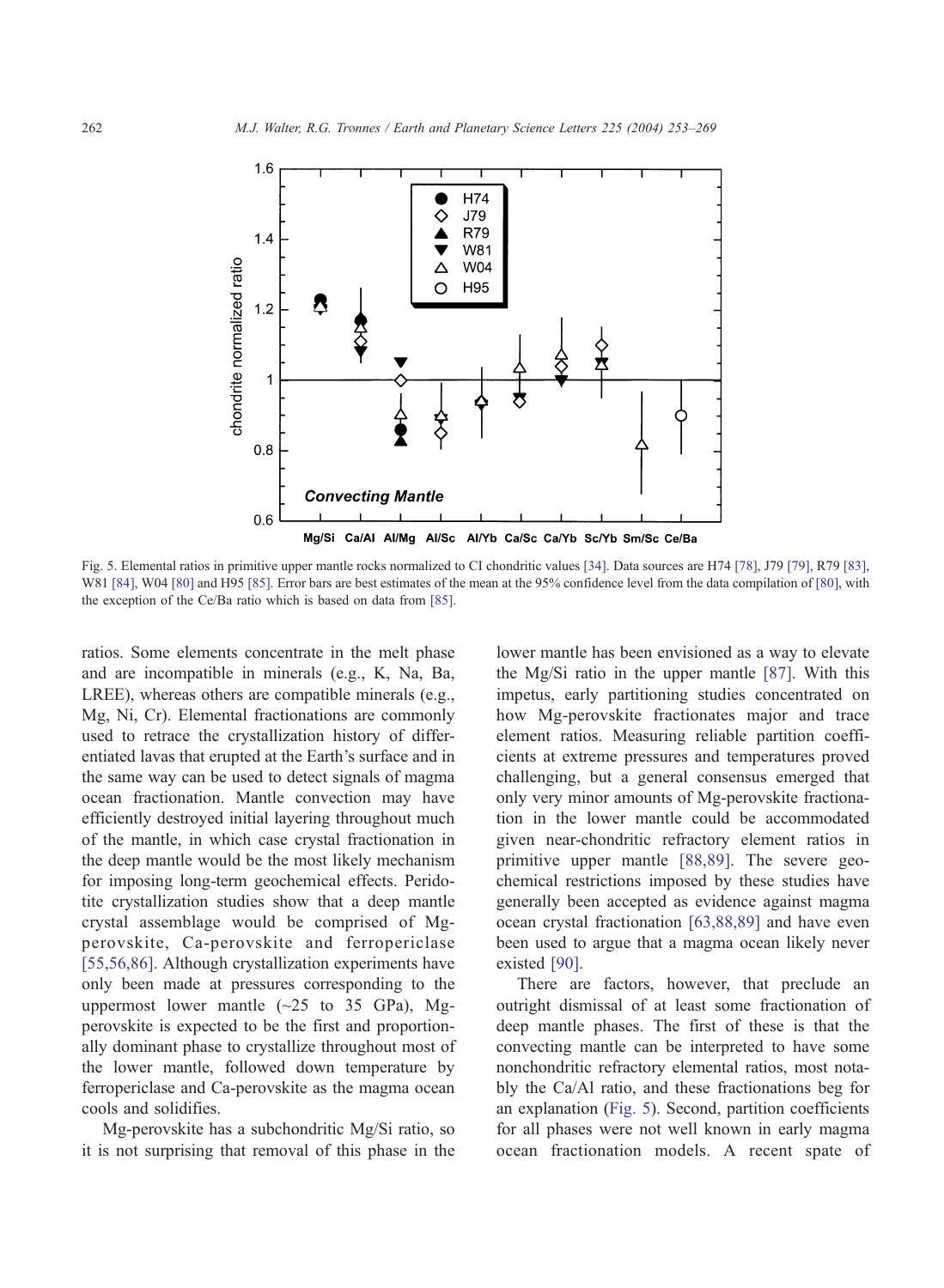<span id="page-10-0"></span>experiments has vastly improved our knowledge of partitioning among deep mantle phases with some remarkable new findings [\[80,91–93\].](#page-16-0) For example, it has recently been revealed that Ca-perovskite can accommodate copious amounts of trace elements, so that even a small amount in a fractionating assemblage can exert considerable leverage on certain elemental ratios [\[92,93\].](#page-16-0) Furthermore, in a surprising number of cases, Ca-perovskite fractionates elemental ratios in a sense opposite to that of Mg-perovskite [\[80\].](#page-16-0)

The exact proportions in which deep mantle phases might have been removed from a crystallizing magma ocean is not known with any certainty, but simple major element mass balance dictates an assemblage dominated by Mg-perovskite with small amounts of Ca-perovskite and ferropericlase [\[80\].](#page-16-0) By way of example, Fig. 6 shows how the elemental ratios from [Fig. 5](#page-9-0) change in two scenarios for deep mantle crystallization, which are based on our own modeling [\[80\].](#page-16-0) One involves pure Mgperovskite fractionation, and the other fractionation

dominated by Mg-perovskite but with minor amounts of Ca-perovskite and ferropericlase. In these examples, the amount of crystal fractionation is chosen to generate a Ca/Al ratio in the residual magma  $\sim$ 15% greater than the chondritic value in order to match the mean estimate of this ratio in the primitive convecting mantle. In one model, 10% of the magma ocean crystallizes as pure Mg-perovskite, whereas in the other model, 15% of the magma ocean crystallizes as an assemblage comprised of 93% Mg-perovskite, 3% Ca-perovskite and 4% ferropericlase.

The Mg/Si ratio is nominally unchanged in these models, reinforcing the conclusion that the high mantle Mg/Si ratio is either inherited from accretionary materials or that Si was sequestered into the core [\[75,76,83\].](#page-16-0) Another feature is that, Mg/Si notwithstanding, the models do not produce elemental fractionations that are grossly discordant with observed element ratios in convecting upper mantle, and it is intriguing that the multiphase deep mantle crystal assemblage produces elemental fractionations



Fig. 6. Two models showing how crystal fractionation of deep mantle phases changes lithophile element ratios away from initially chondritic values in the mantle. The solid line is for the fractionation of 10% of pure Mg-perovskite. The dashed line is for the fractionation of 15% of an assemblage consisting of a mixture of 93% Mg-perovskite, 3% Ca-perovskite and 4% ferropericlase. Partition coefficients for Mg-perovskite and ferropericlase are from [\[80\].](#page-16-0) Partition coefficients for Ca-perovskite are based on the modeling of [\[80\]](#page-16-0) for a coexisting melt with 4 wt.% CaO, based on a parameterization of data from [\[92,93\].](#page-16-0) Primitive mantle elemental ratios are as in [Fig. 5.](#page-9-0)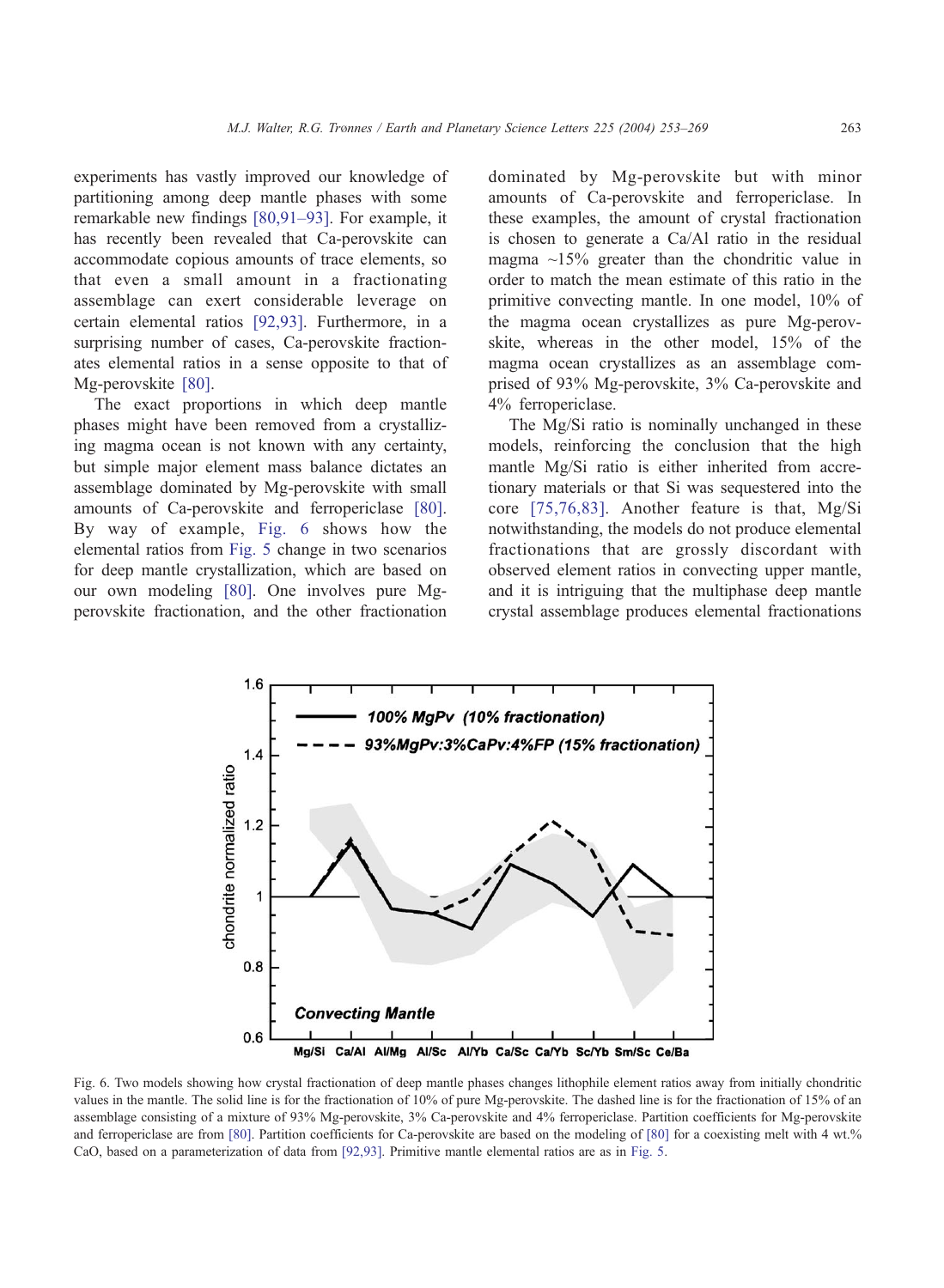<span id="page-11-0"></span>that resemble closely those observed in convecting mantle.

Geochemical models such as these are not uniquely required by phase equilibrium constraints, and there are plenty of possible fractionation scenarios involving realistic combinations of deep mantle phases that do not produce chemical fractionations that match well with convecting mantle [\[80\].](#page-16-0) Model outcomes are especially sensitive to the amount of Ca-perovskite in the assemblage, as well to the chosen partitioning models for both perovskite phases [\[80,91–93\]](#page-16-0). Much needs to be learned about the pressure, temperature and compositional effects on element partitioning at deeper mantle conditions, as all experiments to date are at conditions valid only for the very top of the lower mantle.

Given these caveats, however, it can at least be stated that geochemical modeling indicates that a reservoir of ultra-high-pressure phases constituting something like 10% to 15% of the mantle is plausible.

Such a reservoir, if evenly distributed, would extend about 500 km above the core mantle boundary but might more likely exist as mountainous, discontinuous crystal piles [\[73\].](#page-16-0) If such a reservoir has existed for nearly 4.5 Ga, then an obvious place to look for a signal is in radiogenic isotope systems with parent/ daughter ratios that are affected by crystal–melt fractionation.

## 3.5. How would crystal fractionation in the deep mantle effect mantle isotopes?

The isotopic composition of radiogenic daughter nuclides in modern mantle derived magmas that erupted as volcanic rocks at mid-oceanic ridges and ocean islands yield information about time-integrated changes in the parent/daughter ratios in their mantle source rocks. Both long- and short-lived radionuclides provide probes into early mantle differentiation processes (see [Table 1\)](#page-1-0). For example, Fig. 7 shows



Fig. 7. The  $176Hf/177Hf$  and  $143Nd/144Nd$  isotopic compositions of modern, mantle-derived volcanic rocks. The fields for mid-ocean ridge basalt (MORB), ocean island basalt (OIB), ocean plateau basalts (OPB), Hawaii and Iceland, as well as the compositions of bulk silicate Earth and mantle isotopic components (enriched mantle I, EMI; enriched mantle II, EMII; high U/Pb, HIMU) are taken from [\[94,95\].](#page-16-0) Models are shown for the time-integrated effects on the residual magma (i.e., residual mantle) of the removal and isolation from the bulk silicate Earth of deep mantle phases in a Hadean magma ocean. The dashed trends show the time-integrated isotopic compositions in the residual magma for removal of up to 15% of pure Mg-perovskite or 0.5% removal of pure Ca-perovskite. The solid hatched line shows isotopic compositions in the lower mantle crystal pile and residual magma (convecting mantle before crust extraction) for removal of up to 15% of an assemblage composed of 93% Mg-perovskite, 3% Ca-perovskite and 4% ferropericlase, as described in the caption in [Fig. 6.](#page-10-0) In the fractionation models, isotopic growth occurs in a chondritic reservoir for the first 30 Ma. At 4.536 Ga ago, Sm/Nd and Lu/Hf are fractionated due to crystal removal in the deep mantle.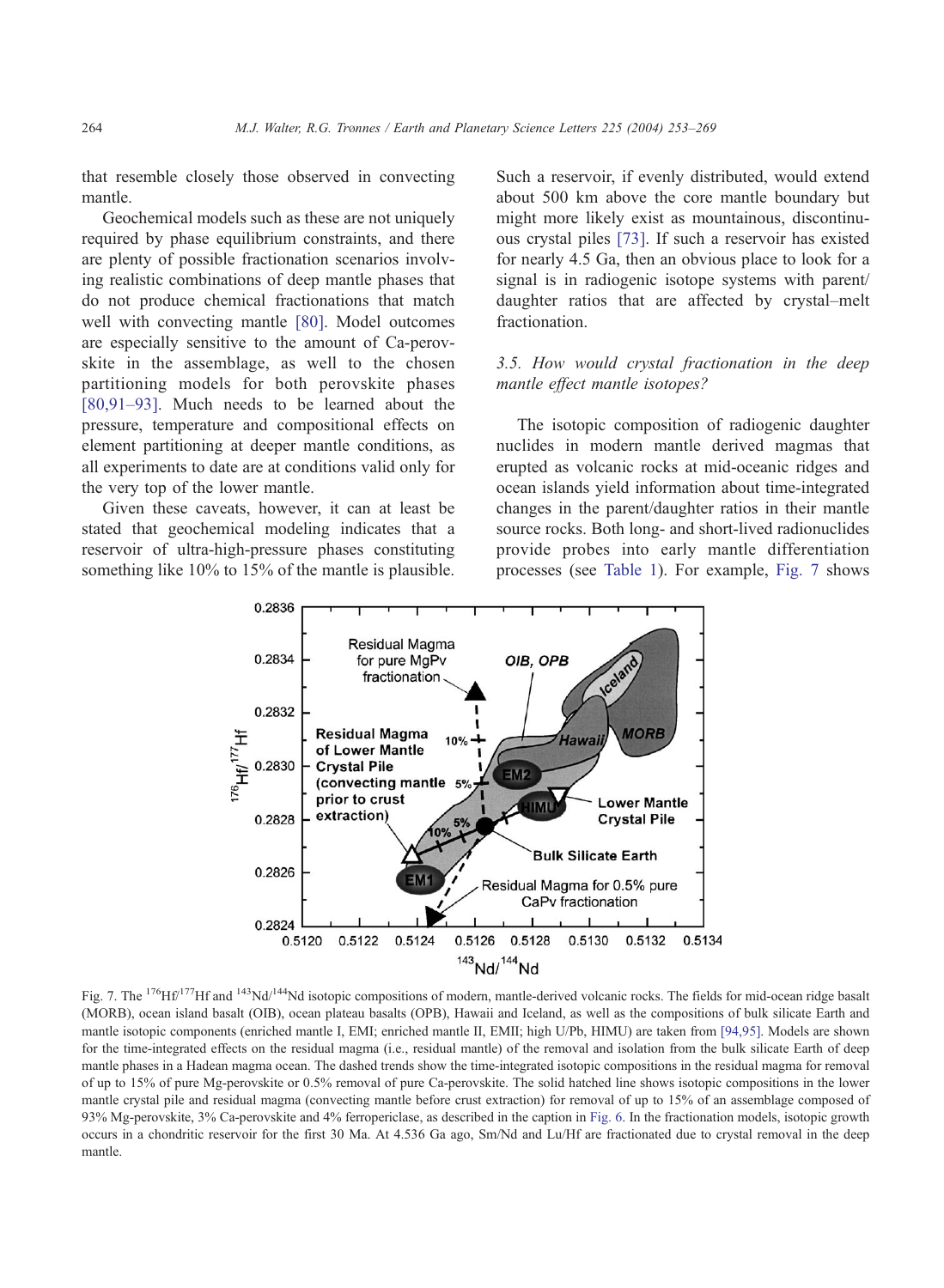$143$ Nd/ $144$ Nd versus  $176$ Hf/ $177$ Hf for modern oceanic volcanic rocks. Isotopic compositions form a relatively tight array that passes through an estimated model chondritic bulk silicate Earth reservoir [\[94\].](#page-16-0) Correlated positive and negative deviations from bulk silicate Earth are interpreted to reflect mantle components that are relatively radiogenic (e.g., the 'depleted' MORB source) and unradiogenic (e.g., the 'enriched' OIB sources).

[Fig. 7](#page-11-0) shows models demonstrating the effect that removal and isolation of deep mantle phases in the early Hadean could have on the isotopic composition of the residual magma, which would now be the modern convecting mantle [\[80\].](#page-16-0) Mg-perovskite crystallization produces a marked increase in Lu/ Hf, whereas Sm/Nd remains essentially constant. More than about 5% removal of pure Mg-perovskite in the early Hadean would yield a modern convecting mantle with a bulk isotopic composition outside the observed mantle array, a fact used previously as a compelling argument against a buried reservoir of pure Mg-perovskite [\[95\].](#page-16-0) Ca-perovskite has considerable leverage on element ratios during crystal fractionation because Lu and REE are extremely compatible in this phase and it has a very high Lu/Hf ratio. Removal of even as little as ~0.2% Caperovskite in isolation would move convecting mantle outside its observed field, but importantly, in the opposite sense to Mg-perovskite fractionation ([Fig. 7\)](#page-11-0).

Removal of deep mantle phases in the proportions 93% Mg-perovskite, 3% Ca-perovskite and 4% ferropericlase, as in the model shown in [Fig. 6,](#page-10-0) produces a reduction in both Lu/Hf and Sm/Nd in the residual magma from initially chondritic values. Separation of  $\sim$ 15% of this crystalline assemblage in the early Hadean would produce subsequent isotopic compositions in the residual magma (e.g., convecting mantle) that remain internal to the mantle array ([Fig.](#page-11-0) 7) [\[80\].](#page-16-0) Furthermore, the Nd and Hf isotopic compositions of the residual mantle are remarkably akin to the modern Enriched Mantle I (EMI) reservoir. The complementary crystal pile at the base of the lower mantle would grow an isotopic composition akin to the modern HiMu reservoir (high U/Pb), at least on this isotope diagram. Interestingly, available partition coefficients, although not well known, make it conceivable that a deep crystal pile could have low

Rb/Sr and elevated U/Pb relative to chondrite [\[80,91–](#page-16-0) 93], the residual magma acquiring complementary ratios. In such case, the correspondence in [Fig. 7](#page-11-0) between the isotopic characteristics of the deep crystal pile and residual magma with HiMu and EMI, respectively, might translate to Sr and Pb isotopes as well.

After separation of the crystal pile, the convecting portion of the mantle would have become differentiated further by permanent separation of continental crust material, perhaps initially by late-stage melt expulsion, a considerable portion of which might have been extracted within a few hundred million years of  $t_0$  based on fossil <sup>142</sup>Nd observed in Archean rocks [\[96,97\].](#page-16-0) This, together with continued continental crust formation, would differentiate the convecting mantle into an incompatible element depleted reservoir ('MORB mantle') and enriched continental crust [\[98\].](#page-16-0)

## 3.6. Speculations on deep mantle differentiation

As the juvenile Earth grew during the first few tens of millions of years, at some time it would have reached a size large enough for perovskite phases to become stable at the base of the silicate mantle. Accretion models lead one to expect that it is probabilistically favorable that the size threshold for perovskite stability would have been breached during a giant impact between the proto-Earth and a large impactor. Besides the large mass gain in the proto-Earth, the energy deposited in the impact could have been sufficient to substantially melt the silicate mantle (as we have seen, evidence that such a magma ocean stage might have occurred comes from the abundances of Ni and Co in the mantle). Subsequent cooling and solidification of the silicate magma ocean might have involved the fractional removal of deep mantle perovskite and oxide phases. Further impact accretion of the Earth to its final size may have involved more than one magma ocean stage, each possibly involving deep mantle crystal fractionation. Vigorous convection in the silicate mantle of a hot, young Earth may have reworked and homogenized much of the mantle, but some amount of dense, deep mantle crystalline phases might have remained rheologically stable at the base of the deepening mantle. Indeed, proto-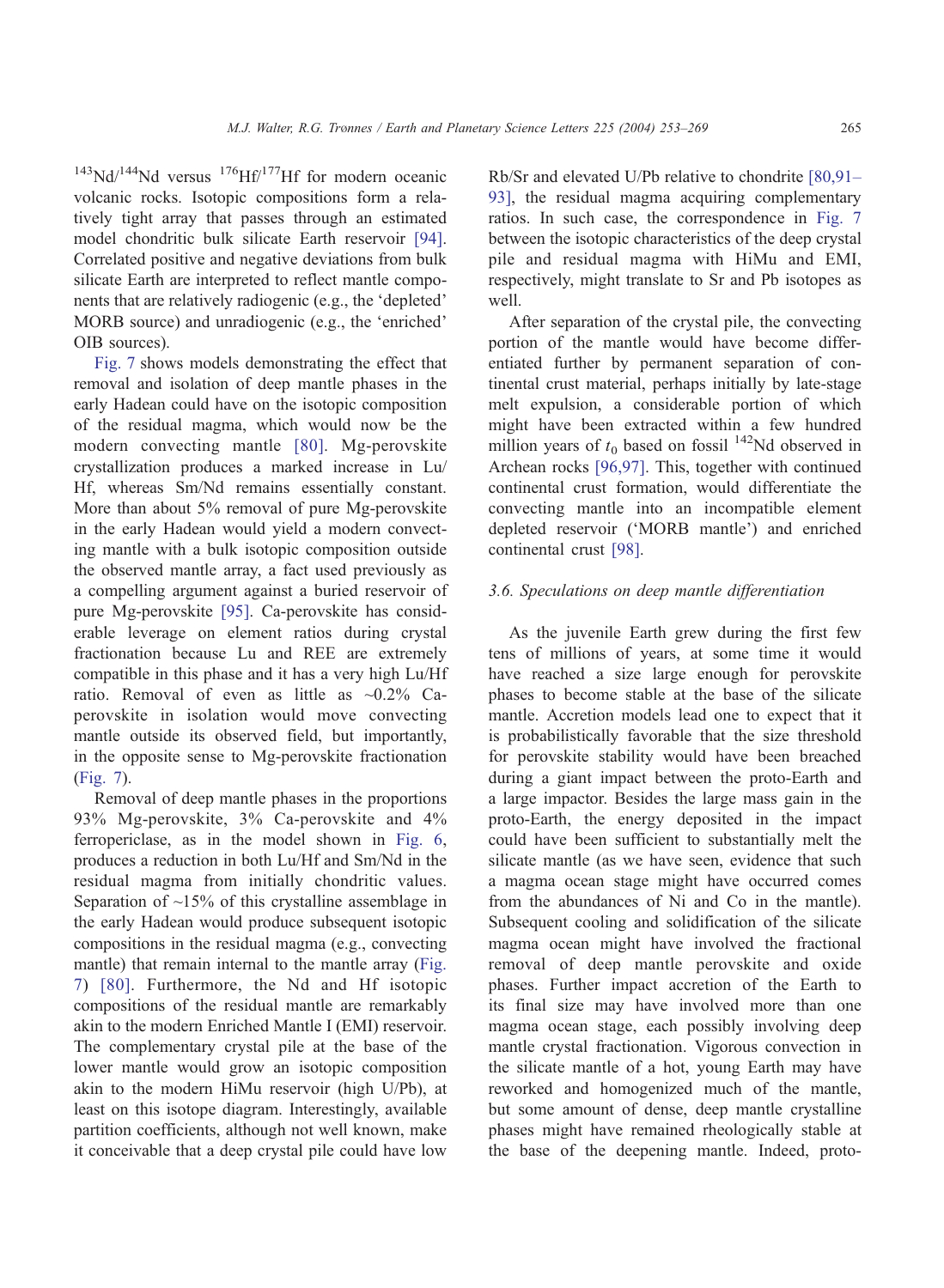<span id="page-13-0"></span>crystalline piles of deep mantle phases may have been eroding at various rates since primordial crystallization. Compositional models involving moderate amounts (e.g., 10% to 15%) of an isolated ultra-high-pressure crystal fraction can produce elemental and isotopic characteristics of the residual magma that are generally consistent with those observed in primitive upper mantle rocks.

## 4. Perspectives

In spite of the missing rock record documenting differentiation in the infant Earth, important information has been gathered from diverse fields including observational and theoretical astrophysics, cosmochemistry and high-pressure experimental geophysics and geochemistry. What is most intriguing given the present knowledge of early Earth differentiation is the apparent convergence of several different approaches regarding the timing of events. Accretion models predict that giant impacts should occur during the late stages of accretion on a time scale of  $10^{7}-10^{8}$  years after  $t_0$  [\[6\].](#page-14-0) Radiogenic isotopes yield an 'age' of core formation on similar time scales, of the order of 50 million years after  $t_0$ , that could be related to the origin of the Moon and magma ocean formation [\[18–](#page-14-0) 20]. Siderophile element abundances in mantle rocks apparently preserve a signature of high-pressure– temperature equilibration [\[52\].](#page-15-0) Complete crystallization of the magma ocean could occur on a  $10<sup>7</sup>$  year time scale [\[54\].](#page-15-0) Long- and short-lived Hf and Nd isotopes indicate very early differentiation in the mantle also on a time scale of  $10^{7}-10^{8}$  years after  $t_0$ [\[96\].](#page-16-0) Advances in our understanding will likely continue to come from a multifaceted approach.

Advances in numerical modeling and laboratory experiments at high pressures and temperatures will facilitate increased understanding of the physicochemical processes of accretion, terrestrial core formation and magma ocean formation and differentiation. Higher resolution hydrodynamic modeling is needed to address the fate of metal cores during giant impacts and particularly whether metal emulsification is a likely prospect. Determination of the physical properties of metals, minerals and melts at deep mantle conditions is needed to better constrain numerical modeling of the processes of magma ocean formation, cooling, convection and crystallization in the magma ocean, as well as metal segregation from silicate. A more comprehensive and accurate database on experimentally determined partitioning coefficients for a range of elements between minerals and melts in silicate-dominated systems and between Fe-dominated metal and silicate is also needed.

High-pressure experiments within the stability field of lower mantle materials are challenging. The tradeoff between sample volume and pressure applies to multi-anvil experiments using sintered diamond anvils, as well as to diamond anvil cell experiments. Experiments covering the entire lower mantle pressure regime are required in order to realistically constrain early Earth differentiation processes. This is especially important in terms of crystallization in a deep magma ocean. Currently, it is possible to obtain relatively stable and long-duration melting experiments with relatively low thermal gradients across the sample capsule up to about 25 GPa using conventional multianvil configurations. A future challenge is to develop corresponding thermal stability at the higher pressures generated by diamond anvils.

## Acknowledgements

We extend thanks to R. Carlson, J. Chambers, A. Corgne, M. Drake, T. Elliot, D. Frost, A. Halliday, K. Hirose, E. Ito, B. McDonough, E. Nakamura, D. Presnall, K. Righter, D. Rubie, E. Takahashi, J. Wade, B. Wood and T. Yoshino, whom, for better or worse, and usually without consent, all contributed through conversation and otherwise to the particular portrait of the Earth's childhood depicted herein. Reviews by M. Drake, D. Stevenson and an anonymous reviewer are much appreciated and helped improve the manuscript.

#### References

- [1] P.N. Foster, A.P. Boss, Triggering star formation with stellar ejecta, Astrophys. J. 468 (1996) 784 – 796.
- [2] C.M.O. Alexander, A.P. Boss, R.W. Carlson, Review: cosmochemistry—the early evolution of the inner solar system: a meteoric perspective, Science 293 (2001) 64 – 68.
- [3] S.J. Weidenschilling, The origin of comets in the solar nebula: a unified model, Icarus 127 (1997) 290 – 306.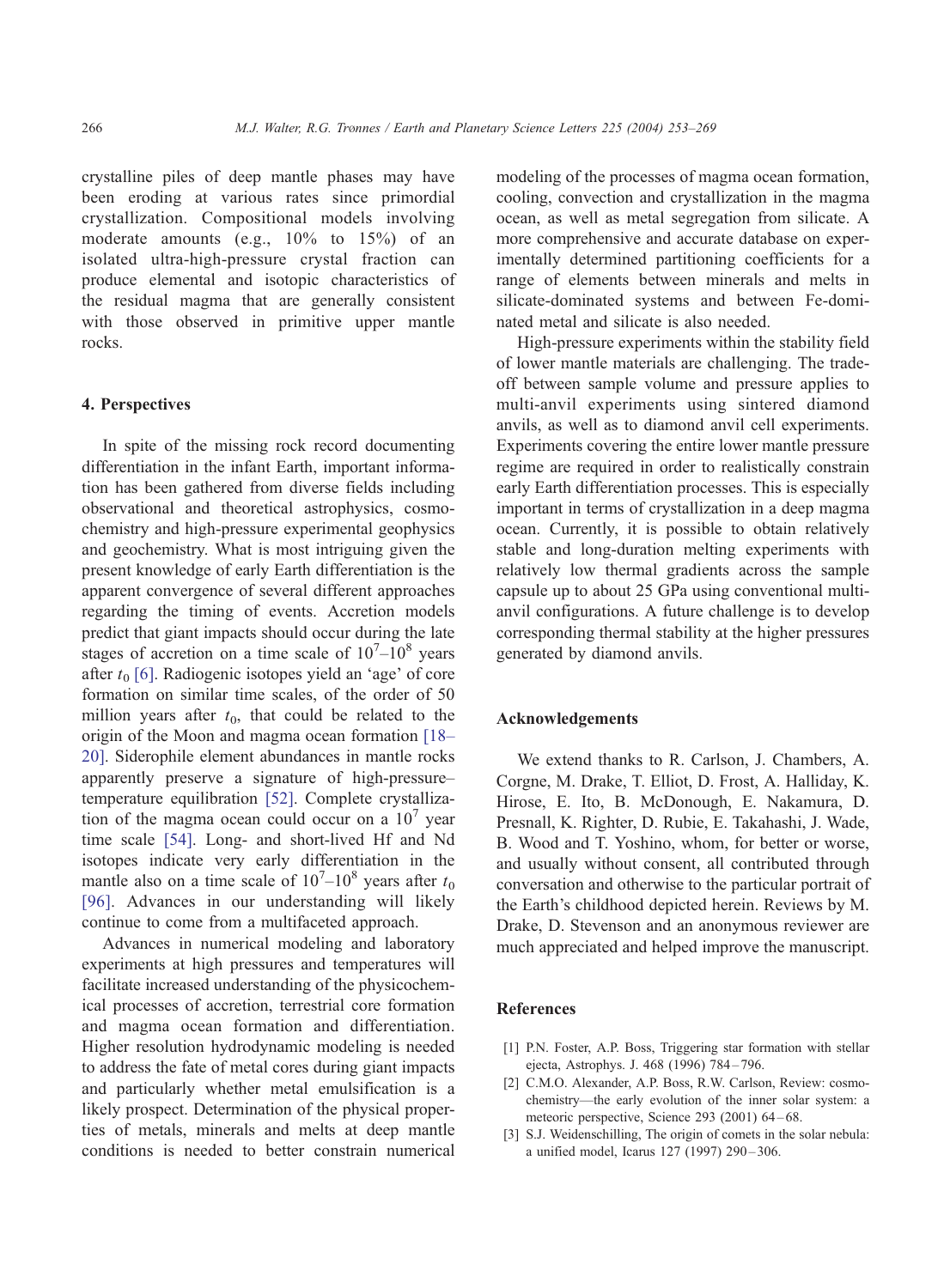- <span id="page-14-0"></span>[4] G.W. Wetherill, G.R. Stewart, Formation of planetary embryos: effects of fragmentation, low relative velocity, and independent variation of eccentricity and inclination, Icarus 106 (1993) 190 – 209.
- [5] E. Kokubo, S. Ida, Formation of protoplanets and planetesimals in the solar nebula, Icarus 143 (1996)  $15-27$ .
- [6] G.W. Wetherill, Provenance of the terrestrial planets, Geochim. Cosmochim. Acta 58 (1994) 4513 – 4520.
- [7] J.E. Chambers, G.W. Wetherill, Making the terrestrial planets: N-body integrations of planetary embryos in three dimensions, Icarus 136 (1998) 304 – 327.
- [8] R.M. Canup, C.B. Agnor, Accretion of the terrestrial planets and the Earth–Moon system, in: R.M. Canup, K. Righter (Eds.), Origin of the Earth and Moon, The University of Arizona Press, Tucson, 2000, pp. 113 – 132.
- [9] A.G.W. Cameron, Higher-resolution simulations of the giant impact, in: R.M. Canup, K. Righter (Eds.), Origin of the Earth and Moon, The University of Arizona Press, Tucson, 2000, pp. 133 – 144.
- [10] J.J. Lissauer, L. Dones, K. Ohtsuki, Origin and evolution of terrestrial planet rotation, in: R.M. Canup, K. Righter (Eds.), Origin of the Earth and Moon, The University of Arizona Press, Tucson, 2000, pp. 101-112.
- [11] R. Canup, E. Asphaug, Origin of the Moon in a giant impact near the end of Earth's formation, Nature 412 (2001) 708 – 712.
- [12] R. Canup, Simulations of a late lunar-forming impact, Icarus 168 (2004) 433 – 456.
- [13] W. Benz, G.W. Cameron, Terrestrial effects of the giant impact, in: H.E. Newsom, J.H. Jones (Eds.), Origin of the Earth, Oxford University Press, New York, 1990, pp.  $61-67$ .
- [14] W.B. Tonks, H.J. Melosh, Magma ocean formation due to giant impacts, J. Geophys. Res. 98 (1993) 5319 – 5333.
- [15] D.C. Lee, A.N. Halliday, Hafnium-tungsten chronometry and the timing of terrestrial core formation, Nature 378 (1995) 771 – 774.
- [16] C.L. Harper, S.B. Jacobsen, Evidence for  $^{182}$ Hf in the early solar system and constraints on the timescale of terrestrial core formation, Geochim. Cosmochim. Acta 60 (1996) 1131 – 1153.
- [17] A.N. Halliday, D.-C. Lee, S.B. Jacobsen, Tungsten isotopes, the timing of metal–silicate fractionation, and the origin of the Earth and Moon, in: R.M. Canup, K. Righter (Eds.), Origin of the Earth and Moon, The University of Arizona Press, Tucson, 2000.
- [18] Q. Yin, S.B. Jacobsen, K. Yamashita, J. Blichert-Toft, P. Telouk, F. Albarede, A short timescale for terrestrial planet formation from Hf–W chronometry of meteorites, Nature 418 (2002) 949 – 952.
- [19] J. Kleine, C. Munker, K. Mezger, H. Palme, Rapid accretion and early core formation on asteroids and the terrestrial planets from Hf–W chronometry, Nature 418 (2002) 952 – 955.
- [20] A.N. Halliday, Mixing, volatile loss and compositional change during impact-driven accretion of the Earth, Nature 427 (2004)  $505 - 509.$
- [21] W.G. Minarik, F.J. Ryerson, E.B. Watson, Textural entrapment of core-forming melts, Science 272 (1996) 530 – 533.
- [22] D.J. Stevenson, Fluid dynamics of core formation, in: H.E. Newsom, J.H. Drake (Eds.), Origin of the Earth, Oxford University Press, New York, 1990, pp. 231 – 249.
- [23] T. Rushmer, W.G. Minarik, G.J. Taylor, Physical processes of core formation, in: R.M. Canup, K. Righter (Eds.), Origin of the Earth and Moon, The University of Arizona Press, Tucson, 2000, pp. 227 – 244.
- [24] I.D. Hutcheon, R. Hutchinson, Evidence from the Semarkona ordinary chondrite for  $26$ Al heating of small planets, Nature 337 (1989) 238 – 241.
- [25] A. Ghosh, H.Y. McSween, A thermal model for the differentiation of Asteroid 4 Vesta, Icarus 134 (1998) 187-206.
- [26] R. Merk, D. Breuer, T. Spohn, Numerical modeling of  $^{26}$ Alinduced radioactive melting of asteroids considering accretion, Icarus 159 (2002) 183 – 191.
- [27] T. Yoshino, M.J. Walter, T. Katsura, Core formation in planetesimals triggered by permeable flow, Nature 422  $(2003)$  154 – 157.
- [28] G.J. MacPherson, A.M. Davis, E.K. Zinner, The distribution of <sup>26</sup>Al in the early solar system—a reappraisal, Meteorology 30 (1995) 365 – 386.
- [29] T. Kunihiro, A.E. Rubin, K.D. McKeegan, J.T. Wasson, Initial  $^{26}$ Al/<sup>27</sup>Al in carbonaceous-chondrite chondrules: too little <sup>26</sup>Al to melt asteroids, Geochim. Cosmochim. Acta 68 (2004) 2947 – 2957.
- [30] Y. Fei, C.M. Bertka, L. Finger, High-pressure iron-sulfide compound,  $Fe<sub>3</sub>S<sub>2</sub>$ , and melting relations in the Fe–FeS system, Science 275 (1997) 1621-1623.
- [31] C.B. Agee, J. Li, M.C. Shannon, S. Circone, Pressure–temperature phase diagram for the Allende meteorite, J. Geophys. Res. 100 (1995) 17725 – 17740.
- [32] D. Bruhn, N. Groebner, D.L. Kohlstedt, An interconnected network of core-forming melts produced by shear deformation, Nature 403 (2000) 883 – 886.
- [33] S.R. Taylor, S.R. Norman, Accretion of differentiated planetesimals to the Earth, in: H.E. Newsom, J.H. Jones (Eds.), Origin of the Earth, Oxford University Press, New York, 1990, pp. 29 – 44.
- [34] W.F. McDonough, S.-S. Sun, The composition of the Earth, Chem. Geol. 120 (1995) 223 – 253.
- [35] M.J. Walter, H.E. Newsom, W. Ertel, A. Holzheid, Siderophile elements in the earth and moon: metal/silicate partitioning and implications for core formation, in: R.M. Canup, K. Righter (Eds.), Origin of the Earth and Moon, The University of Arizona Press, Tucson, 2000, pp. 265 – 290.
- [36] M.J. Drake, K. Righter, Detrermining the composition of the Earth, Nature 416 (2002) 39 – 44.
- [37] A. Holzheid, P. Sylvester, H.S.C. O'Neill, D.C. Rubie, H. Palme, Evidence for a late chondritic veneer in the Earth's mantle from high-pressure partititoning of palladium and platinum, Nature 406 (2000) 396 – 399.
- [38] H.S. O'Neill, The origin of the Moon and the early history of the Earth—a chemical model: 2. The Earth, Geochim. Cosmochim. Acta 55 (1991) 1159 – 1172.
- [39] D. Walker, Core participation in mantle geochemistry: Geochemical Society Ingerson Lecture, GSA Denver, October 1999, Geochim. Cosmochim. Acta 64 (2000) 2911 – 2987.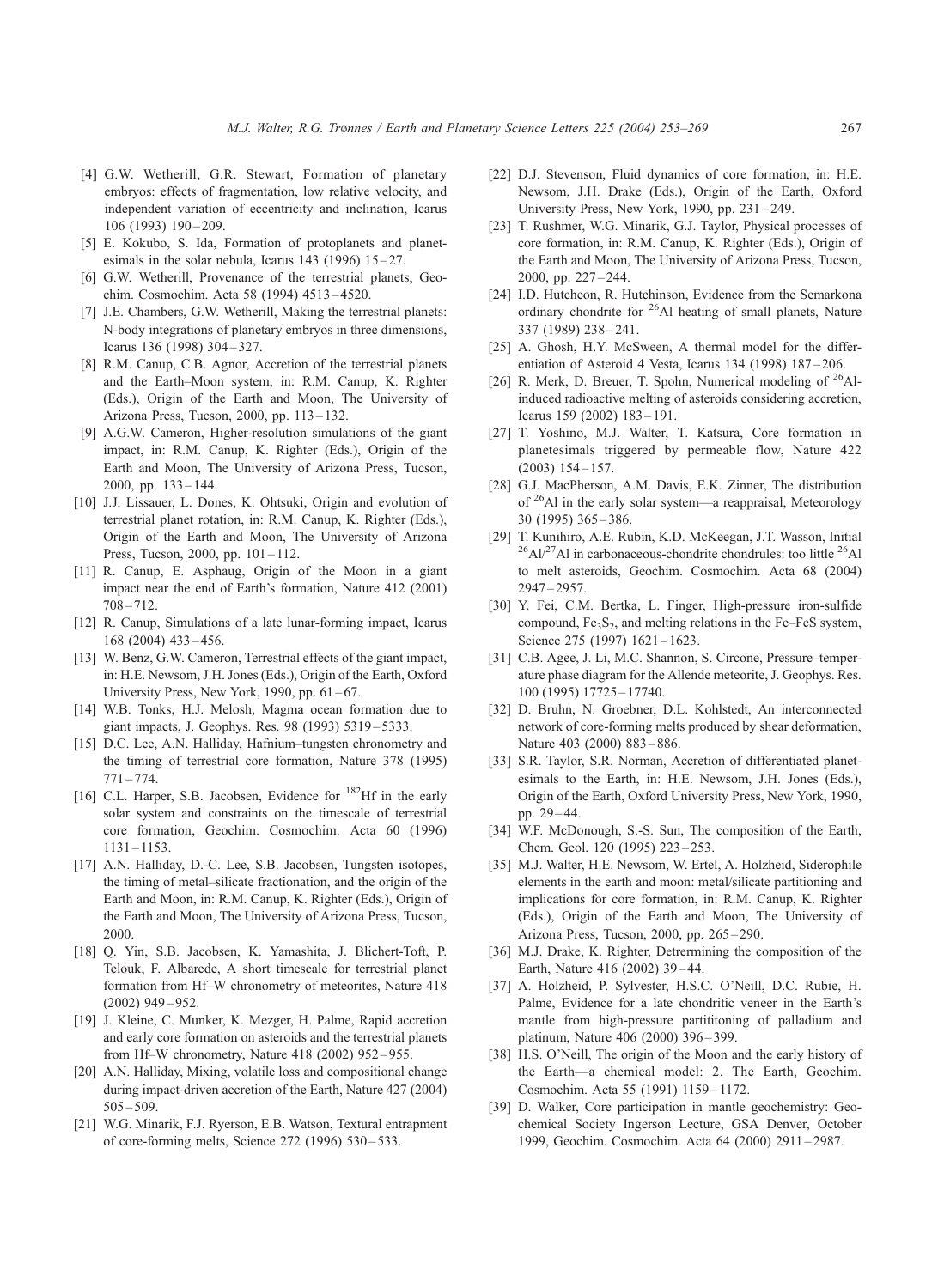- [40] J. Li, C. Agee, Geochemistry of mantle–core differentiation at high pressure, Nature 381 (1996) 686-689.
- [41] K. Righter, M. Drake, G. Yaxley, Prediction of siderophile element metal–silicate partition coefficients to 20 GPa and 2800 C: the effects of pressure, temperature, oxygen fugacity and silicate and metallic melt compositions, Phys. Earth Planet. Inter. 100 (1997) 115 – 134.
- [42] J. Li, C.B. Agee, The effect of pressure, temperature, oxygen fugacity and composition on partitioning of nickel and cobalt between liquid Fe–Ni–S alloy and liquid silicate: implications for the Earth's core formation, Geochim. Cosmochim. Acta 65  $(2001)$  1821 – 1832.
- [43] D. Walker, L. Norby, J.H. Jones, Superheating effects on metal–silicate partitioning of siderophile elements, Science 262 (1993) 1858 – 1861.
- [44] V.J. Hillgren, M.J. Drake, D.C. Rubie, High-pressure and high-temperature experiments on core–mantle segregation in an accreting Earth, Science 264 (1994) 1442 – 1445.
- [45] Y. Thibault, M.J. Walter, The influence of pressure and temperature on the metal–silicate partition coefficients of nickel and cobalt in a model C1 chondrite and implications for metal segregation in a deep magma ocean, Geochim. Cosmochim. Acta 59 (1995) 991 – 1002.
- [46] E. Ohtani, H. Yurimoto, S. Seto, Element partitioning between metallic liquid, silicate liquid, and lower-mantle minerals: implications for core formation of the Earth, Phys. Earth Planet. Inter. 100 (1997) 97-114.
- [47] E. Ito, T. Katsura, T. Suzuki, Metal silicate partitioning of Mn, Co and Ni at high-pressures and high-temperatures and implications for core formation in a deep magma ocean, in: M.H. Manghnani, T. Yagi (Eds.), Properties of Earth and Planetary Materials at High Pressure and Temperature, American Geophysical Union, Washington, DC, 1998, pp. 215-225.
- [48] M.A. Bouhifd, A.P. Jephcoat, The effect of pressure on partitioning of Ni and Co between silicate and iron-rich metal liquids: a diamond-anvil cell study, Earth Planet. Sci. Lett. 209  $(2003)$  245 – 255.
- [49] D. Jana, D. Walker, The influence of silicate melt composition on distribution of siderophile elements among metal and silicate liquids, Earth Planet. Sci. Lett. 150 (1997) 463 – 472.
- [50] D. Jana, D. Walker, The impact of carbon on element distribution during core formation, Geochim. Cosmochim. Acta 61 (1997) 2759-2763.
- [51] D. Jana, D. Walker, The influence of sulfur on partitioning of siderophile elements, Geochim. Cosmochim. Acta 61 (1997) 5255 – 5277.
- [52] K. Righter, Metal–silicate partitioning of siderophile elements and core formation in the early Earth, Ann. Rev. Earth Planet. Sci. 31 (2003) 135-174.
- [53] D.C. Rubie, H.J. Melosh, J.E. Reid, C. Liebske, K. Righter, Mechanisms of metal–silicate equilibration in the terrestrial magma ocean, Earth Planet. Sci. Lett. 205 (2003) 239 – 255.
- [54] Y. Abe, Thermal and chemical evolution of the terrestrial magma ocean, Phys. Earth Planet. Int. 100 (1997) 27 – 39.
- [55] E. Ito, T. Katsura, A. Kubo, M. Walter, Melting experiments of mantle materials under lower mantle conditions with implica-

tion to fractionation in magma ocean, Phys. Earth Planet. Inter. 143–144 (2004) 397 – 406.

- [56] R.G. Tronnes, D.J. Frost, Peridotite melting and mineral–melt partitioning of major and minor elements at 22–24.5 GPa, Earth Planet. Sci. Lett. 97 (2002) 117 – 131.
- [57] J. Zhang, C. Herzberg, Melting experiments on anhydrous peridotite KLB-1 from 5.0 to 22.5 GPa, J. Geophys. Res. 99 (B9) (1994) 17729 – 17742.
- [58] W.B. Tonks, H.J. Melosh, The physics of crystal settling and suspension in a turbulent magma ocean, in: H.E. Newsom, J.H. Jones (Eds.), Origin of the Earth, Oxford University Press, New York, 1990, pp. 151-174.
- [59] V.S. Solamotov, D.J. Stevenson, Suspension in convective layers and style of differentiation of a terrestrial magma ocean, J. Geophys. Res. 98 (1993) 5375 – 5390.
- [60] A. Zindler, S. Hart, Chemical geodynamics, Annu. Rev. Earth Planet. Sci. 14 (1986) 493 – 571.
- [61] D.L. Anderson, Chemical composition of the mantle, J. Geophys. Res. 88 (1983) B41-B52.
- [62] C.R. Bina, P.G. Silver, Constraint on lower mantle composition and temperature from density and bulk sound velocity profiles, Geophys. Res. Lett. 17 (1990) 1153 – 1156.
- [63] R.W. Carlson, Mechanisms of Earth differentiation-consequences for the chemical structure of the mantle, Rev. Geophys. 32 (1994) 337-361.
- [64] I. Jackson, S.M. Rigden, Composition and temperature of the Earth's mantle: seismological models interpreted through experimental studies of Earth materials, in: I. Jackson (Ed.), The Earth's Mantle: Composition, Structure and Evolution, Cambridge University Press, Cambridge, UK, 1998, pp. 405 – 460.
- [65] A.W. Hofmann, Sampling mantle heterogeneity through oceanic basalts: isotopes and trace elements, in: R.W. Carlson (ed.), The Mantle and Core, vol. 2, pp. 61–102; Treatise on Geochemistry, in: H.D. Holland, K.K. Turekian (eds.), Elsevier-Pergamon, Oxford, 2003.
- [66] G.R. Helffrich, B.J. Wood, The Earth's mantle, Nature 412  $(2001)$  501 – 507.
- [67] C.R. Bina, Seismological constraints upon mantle composition, in: R.W. Carlson (ed.), The Mantle and Core, vol. 2, pp. 39–60; Treatise on Geochemistry, in: H.D. Holland, K.K. Turekian (eds.) Elsevier–Pergamon, Oxford, 2003.
- [68] B.L.N. Kennett, R.D. van der Hilst, Seismic structure of the mantle: from subduction zone to craton, in: I. Jackson (Ed.), The Earth's Mantle: Composition, Structure and Evolution, Cambridge University Press, Cambridge, UK, 1998, pp. 381 – 404.
- [69] P.E. van Keken, S.J. Zhong, Mixing in a 3D spherical model of present-day mantle convection, Earth Planet. Sci. Lett. 171 (1999) 533 – 547.
- [70] P.E. van Keken, E.H. Hauri, C.J. Ballentine, Mantle mixing: the generation, preservation, and destruction of chemical heterogeneity, Annu. Rev. Earth Planet. Sci. 30 (2002) 493 – 525.
- [71] R.D. van der Hilst, H. Karason, Compositional heterogeneity in the bottom 1000 kilometers of Earth's mantle: toward a hybrid convection model, Science 283 (1999) 1885 – 1888.
- [72] L.H. Kellogg, B.H. Hager, R.D. van der Hilst, Compositional stratification in the deep mantle, Science 283 (1999) 1881 – 1884.

<span id="page-15-0"></span>